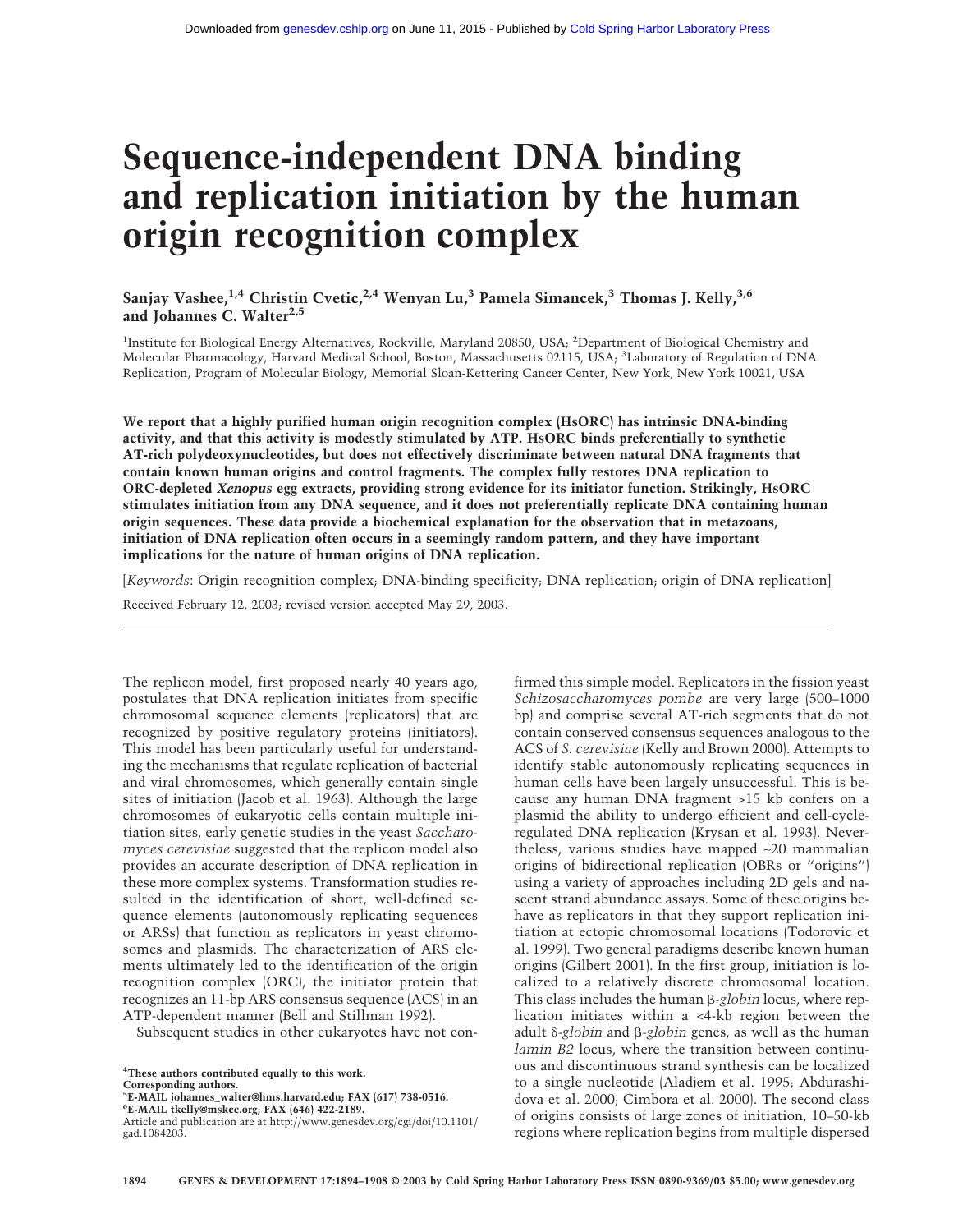sites. The Chinese hamster ovary cell *DHFR* locus typifies this group, and consists of a 55-kb intergenic region that has recently been shown to contain a minimum of 20 initiation sites that are used with different efficiencies (Dijkwel et al. 2002 and references therein). Despite the discovery of these mammalian origins, no consensus DNA sequence emerges among them. Additionally, only three described human origins, including the *lamin B2* origin, the *PRKDC/MCM4* intergenic region, and the region upstream of the human *TOP1* gene, have been shown to interact with ORC in vivo (Keller et al. 2002; Ladenburger et al. 2002). Lack of a unifying sequence or conclusive evidence for specific ORC binding at human origins illustrates the difficulty in the characterization of human replicators.

In the early embryonic cell cycles of *Xenopus laevis* and *Drosophila melanogaster*, DNA replication initiates in a sequence-independent manner, and this feature is retained in replication-competent *Xenopus* egg extracts (Blow and Laskey 1986; Newport 1987; Hyrien and Mechali 1992, 1993; Mahbubani et al. 1992; Walter et al. 1998; Sasaki et al. 1999). Two fundamentally distinct models can explain sequence-independent initiation. In one, metazoan ORCs have no intrinsic sequence specificity, and the observation that ORCs are not randomly distributed in somatic cells is attributable to the effects of chromatin structure, or because ORC is recruited to DNA via additional proteins that are sequence-specific. Alternatively, it may be that ORC does have intrinsic affinity for a specific replicator sequence. In this case, the lack of sequence-specificity in embryonic systems might reflect the very high concentration of the complex present in embryos (Rowles et al. 1996; Walter and Newport 1997), or an embryo-specific modification of ORC that renders it sequence-nonspecific. Importantly, recent data indicate that in *Xenopus* egg extracts, each ORC recruits many initiation-competent MCM2–7 complexes that become widely distributed on chromatin surrounding ORC (Edwards et al. 2002). Thus, if replication initiates stochastically from these distributed MCM complexes, initiation would appear sequence-independent even if ORC were bound site-specifically. In summary, it remains unclear whether the mechanism of DNA binding by ORC in somatic and embryonic cells is fundamentally the same or different.

A better understanding of the physical properties of ORC is expected to advance our understanding of metazoan origins. Although most of what is known about ORC comes from the *S. cerevisiae* complex, significant progress has been made in the characterization of the *Drosophila* and *S. pombe* ORCs. As described above, *S. pombe* replicators are composed of asymmetric AT-rich sequence motifs. These AT-rich stretches are bound by the *S. pombe* origin recognition complex (SpORC), and this binding is mediated through a unique N-terminal DNA-binding domain found in SpOrc4 that contains nine copies of the HMG-I (Y)-related AT-hook motif (Chuang and Kelly 1999). SpORC interacts through this domain with multiple sites in a known *S. pombe* origin with similar affinity, which suggests that SpORC binding to *S. pombe* replicators is caused by the collective effect of multiple AT-rich binding sites (Kong and De-Pamphilis 2001; Lee et al. 2001; Chuang et al. 2002). This mode of replicator recognition is distinct from that of the *S. cerevisiae* origin recognition complex (ScORC), which recognizes one ACS element per replicator. Unlike ScORC, SpORC DNA binding is not ATP-dependent (Kong and DePamphilis 2001; Lee et al. 2001; Chuang et al. 2002; see also Takahashi and Masukata 2001). The *D*. *melanogaster* origin recognition complex (DmORC) has been shown in vivo and in vitro to bind the AT-rich chorion gene amplification control elements *ACE3* and *ori-*, but no distinct ARS-like element has been determined at these sites. Additionally, DmORC appears to require ATP for binding to *ACE3* (Austin et al. 1999; Chesnokov et al. 2001).

Despite large differences in the sequence composition of eukaryotic replicators, the biochemical events underlying replication initiation are highly conserved throughout eukaryotes (for review, see Bell and Dutta 2002). The combined work in *S. cerevisiae*, *Xenopus*, *S. pombe*, and *Drosophila* has shown that in G1, chromatin-bound ORC recruits the initiation factors cdc6, cdt1, and the hexameric MCM2–7 complex, the putative replicative DNA helicase (Labib and Diffley 2001). Together these proteins comprise the prereplication complex (pre-RC). As cells progress from G1 into S phase, the pre-RC is activated by CDK (cyclin-dependent kinase) and Cdc7 (Dbf4-dependent kinase), leading to origin unwinding and recruitment of DNA polymerases (Takisawa et al. 2000). Although the chromatin-binding properties of mammalian ORC and MCM2–7 in the cell cycle are consistent with the above paradigm (for review, see Fujita 1999; Mendez and Stillman 2000; Natale et al. 2000; Okuno et al. 2001; Sun et al. 2002), formal proof is lacking to show a direct role for the human origin recognition complex (HsORC) in biochemically initiating replication from cellular origins.

A biochemical analysis of HsORC will be valuable in determining how this protein selects replication initiation sites. Human ORC has been reconstituted by coinfection of insect cells with viruses encoding its subunits (Dhar et al. 2001a; Vashee et al. 2001). Using a variation of this approach, we prepared highly purified HsORC containing all six subunits. In filter binding assays, this complex bound to a DNA fragment from the human *lamin B2* origin, and the binding was modestly stimulated by ATP. In competition experiments using synthetic deoxynucleotide polymers, HsORC bound better to poly(dA) · poly(dT) than to poly(dG) · poly(dC). However, HsORC did not effectively discriminate between naturally occurring DNA fragments, including AT-rich DNA derived from the *lamin B2* and *DHFR ori*<sub>B</sub> origins, and control DNA fragments from prokaryotic sources with significantly lower AT content. To examine whether the purified HsORC was active, we assayed its function in a soluble cell-free DNA replication system derived from *Xenopus* eggs. We show that the purified HsORC fully restored DNA replication in extracts depleted of the endogenous *X. laevis* ORC (XlORC) complex. We further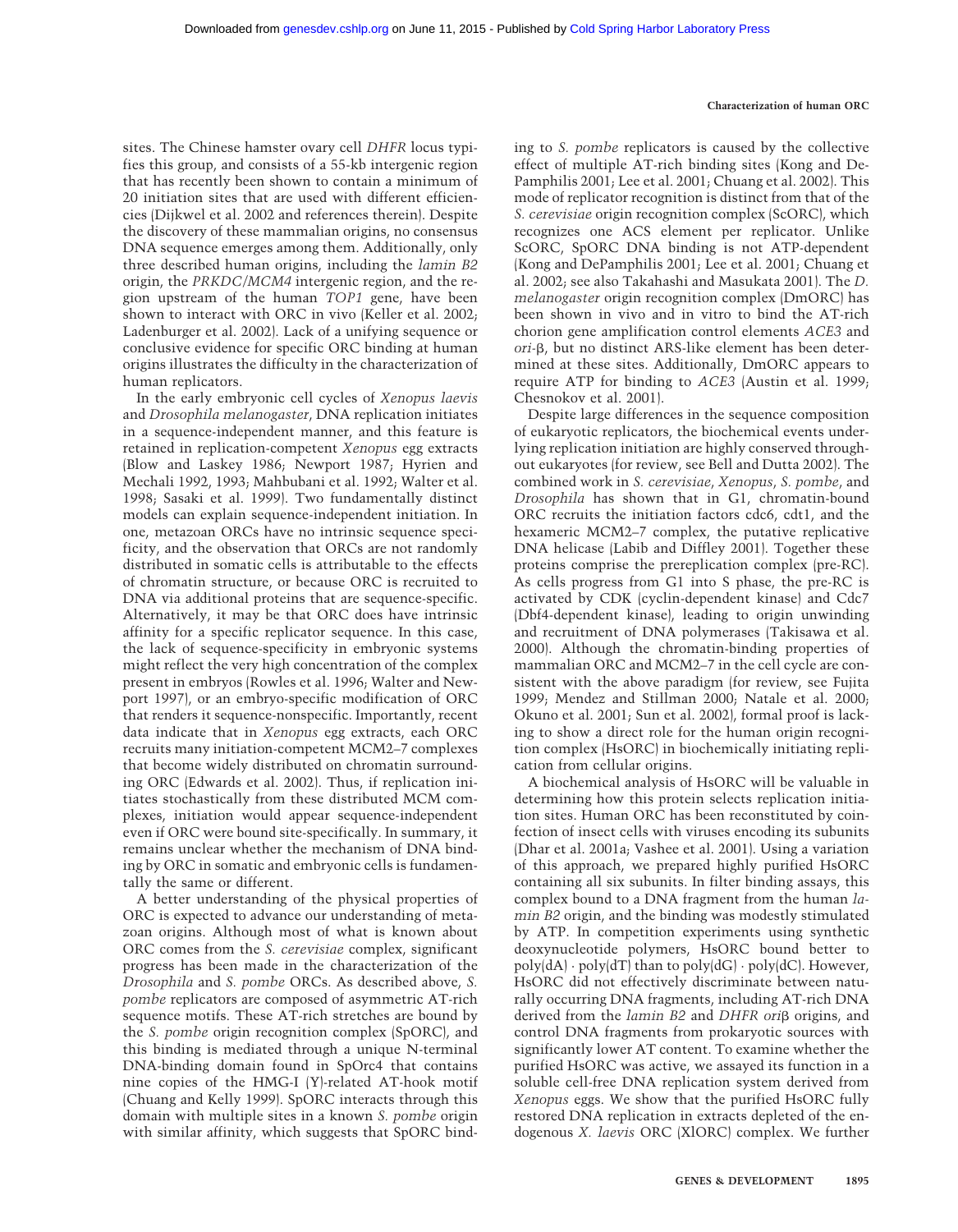found that HsORC replicated several different plasmids of prokaryotic composition, and that it formed pre-RCs on randomly chosen prokaryotic sequences. Finally, even when HsORC was used in limiting concentrations, it did not preferentially replicate DNA templates containing known human origins. These data can explain why any DNA fragment serves as a replicator in human cells (Krysan et al. 1993), and why initiation events occur in zones at some loci. We discuss a model in which all initiation events, even those that are highly localized, are stimulated by an ORC that has little intrinsic sequence-specificity.

#### **Results**

#### *Purification of recombinant human ORC*

In an effort to better characterize human ORC, we first sought to purify the complex to homogeneity. To do this, we expressed the HsOrc2 subunit, epitope-tagged with the hemagluttanin (HA) and hexahistidine  $(His<sub>6</sub>)$  moieties, and the other five HsORC subunits in Sf9 insect cells using the baculovirus system (Vashee et al. 2001). Recombinant HsORC was solubilized from a chromatinenriched fraction using 0.5 M NaCl and purified by sequential affinity chromatography on Ni-agarose and F7 anti-HA antibody-agarose. The eluate from the F7 anti-HA antibody-agarose was analyzed by SDS/PAGE and silver staining (Fig. 1A). The purified preparation contained six proteins with mobilities consistent with the molecular weights (MW) of the HsOrc1–HsOrc6 subunits (Fig. 1A). The HsOrc2–HsOrc5 subunits stained with similar intensities, suggesting that they were present at comparable levels in this preparation. The HsOrc1 subunit stained with lower intensity, suggesting that it was present at substoichiometric amounts. Analysis of a number of independent preparations of purified HsORC revealed that the relative amount of HsOrc1 varied from preparation to preparation and was consistently less than the amounts of HsOrc2–HsOrc5. HsOrc6 also stained weakly and was only observed when the other subunits were overstained (Fig. 1A; see also Fig. 4A, below), suggesting that HsOrc6, like HsOrc1, was present in substoichiometric amounts in our purified recombinant HsORC. The presence of HsOrc6, as well as the other HsORC subunits, was confirmed by Western blot analysis (Fig. 1B). In previous studies, we and others have shown that a number of stable subcomplexes can be formed from HsOrc2–HsOrc5 subunits expressed in insect cells (Dhar et al. 2001a; Vashee et al. 2001). Therefore, it is likely that our preparations of purified HsORC contain such subcomplexes, in addition to the holocomplex comprising all six subunits.

# *Recombinant human ORC has intrinsic DNA-binding activity*

To examine whether recombinant HsORC is able to bind DNA, we carried out a series of nitrocellulose-filter bind-



**Figure 1.** Purification of recombinant HsORC and DNA binding by HsORC. (*A*) Composition of purified recombinant HsORC. HsORC was purified from a chromatin-enriched extract by Ni-agarose and anti-HA antibody affinity chromatography. The purified HsORC was analyzed by SDS-PAGE, and the individual subunits were detected by silver staining. (*B*) Purified HsORC was analyzed by SDS-PAGE and Western blotting with subunit-specific antibodies. (*C*) Titration of protein. Recombinant HsORC at the indicated concentrations was incubated with 0.5 nM radiolabeled lamin B2 ori II probe in the presence or absence of 1 mM ATP. The amount of radioactive lamin B2 ori II DNA bound by HsORC was determined by the nitrocellulose filter-binding assay. (*D*) Recombinant HsORC prefers ATP but does not require hydrolysis for DNA-binding activity. Nitrocellulose assays were performed as described in *A* except that 0.75 ng/µL recombinant HsORC and the indicated concentrations of various nucleotides were used.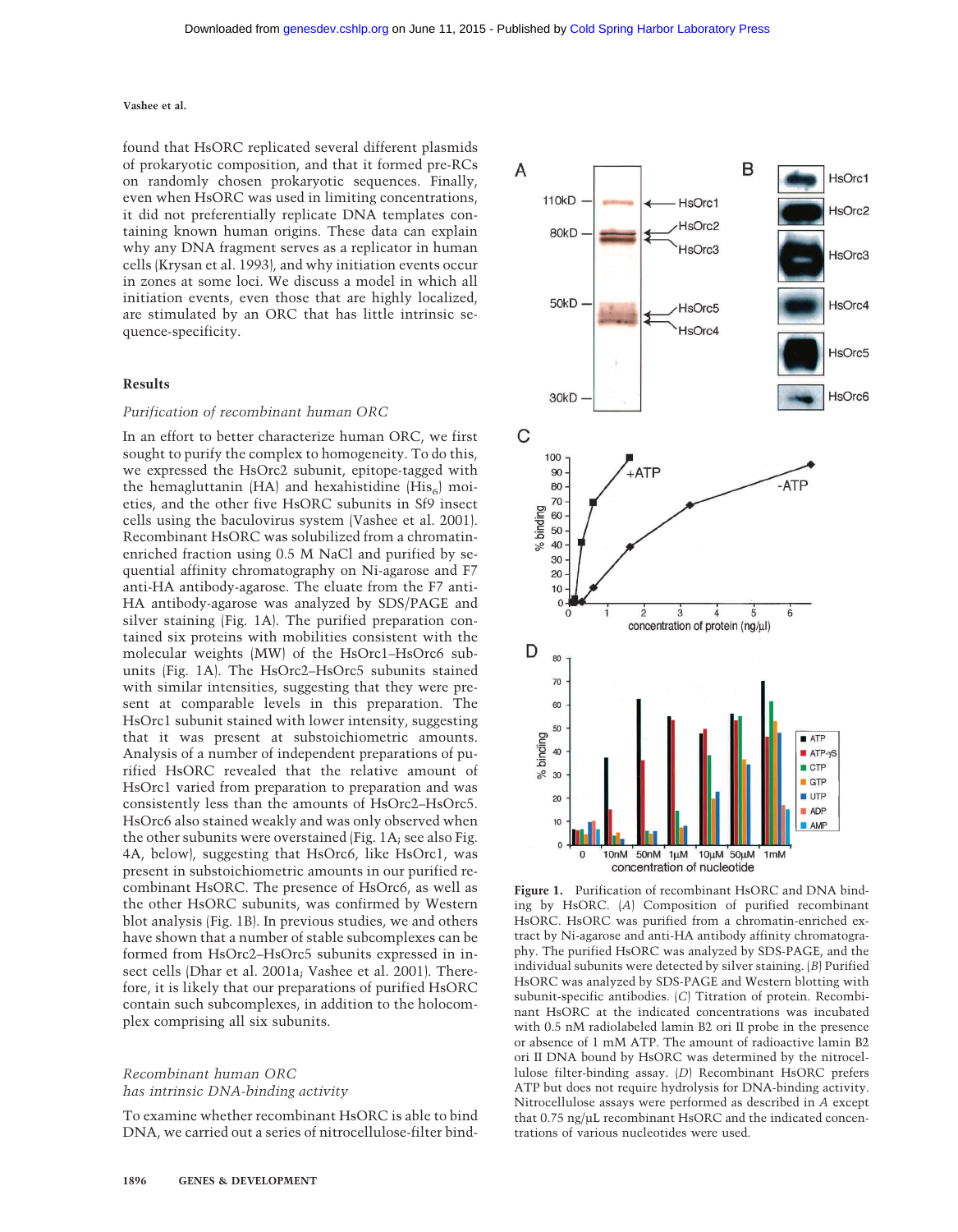**Characterization of human ORC**

ing assays with a 450-bp fragment of duplex DNA containing the human lamin B2 origin region (lamin B2 II). This fragment encompasses potential start sites for leading-strand DNA synthesis as recently described by Falaschi and coworkers (Abdurashidova et al. 2000). Figure 1C shows an example of one such assay in which various concentrations of purified recombinant HsORC were incubated with 0.5 nM 32P-labeled lamin B2 II DNA probe in the presence or absence of ATP. In the presence of ATP, half-maximal binding to the labeled probe was observed at 0.4 ng/ $\mu$ L HsORC. Although the precise concentration of active complexes in this preparation of HsORC is unknown, the data indicate that HsORC binds to lamin B2 II with at least nanomolar affinity (see also Fig. 4, below). HsORC also bound tightly to the probe in the absence of ATP, but its apparent affinity for DNA was approximately one-fifth of that observed in the presence of ATP. The stimulation of the DNA-binding activity of HsORC by ATP was observed in multiple experiments with a variety of DNA molecules. The magnitude of the stimulatory effect ranged from three- to fivefold. This behavior is unlike that of the *S. cerevisiae* or *S. pombe* ORCs; the former is completely dependent on ATP for DNA binding (Klemm et al. 1997), whereas the latter exhibits no dependence on ATP (Kong and De-Pamphilis 2001; Lee et al. 2001; Chuang et al. 2002).

We tested several different nucleotides at a wide range of concentrations for their ability to stimulate the binding of recombinant HsORC to the 32P-labeled lamin B2 II DNA probe in nitrocellulose-filter binding assays (Fig. 1D). Under the conditions of our experiment, ATP stimulated binding at all concentrations tested, even as low as 10 nM. In contrast, CTP, GTP, and UTP stimulated DNA binding only at concentrations of 10 µM and higher. Neither ADP nor AMP stimulated the ability of HsORC to bind the probe, even at concentrations as high as 1 mM. These data indicate that recombinant HsORC prefers ATP at least several hundredfold more than other nucleotides. We also observed that a nonhydrolyzable analog of ATP, ATP $\gamma$ S, was able to stimulate the DNAbinding activity of HsORC at concentrations of 50 nM and higher, suggesting that ATP hydrolysis is not required for stimulation (Fig. 1D). These results are in agreement with those previously reported for other ORCs that are dependent on ATP for DNA-binding activity (Klemm et al. 1997; Chesnokov et al. 2001).

# *Recombinant HsORC preferentially binds to AT-rich sequences*

To better understand the DNA-binding properties of recombinant HsORC, we determined the ability of different synthetic polynucleotides to compete for binding of HsORC to the 32P-labeled lamin B2 II DNA probe. The relative binding affinity of HsORC for each competitor DNA was estimated from the DNA concentration required to reduce binding of the labeled probe by 50% in the nitrocellulose filter-binding assay. The results of representative competition experiments are shown in Figure 2A. When unlabeled lamin B2 II DNA was used as



**Figure 2.** Recombinant HsORC preferentially binds to AT-rich sequences. (*A*) Competition with synthetic polynucleotide duplex DNA. Fixed amounts of recombinant HsORC and radioactive lamin B2 ori II DNA were incubated with various amounts of competitor polynucleotide duplex DNA in the presence of ATP. The fraction of input radiolabeled lamin B2 ori II DNA bound to HsORC was determined by the nitrocellulose filter-binding assay. The fold competitor is in terms of concentration of nucleotides. (*B*) Recombinant HsORC binds to poly(dA) · poly(dT). Recombinant HsORC was incubated with oriP DNA conjugated to magnetic beads in the absence (No Comp.) or presence (A/T Comp.) of poly(dA) · poly(dT). The bound proteins were analyzed by SDS-PAGE and detected by Western blotting with antibodies specific for each HsORC subunit. Input material (I), unbound fraction (U), and bound fraction (B) are indicated.

competitor, we observed the expected 50% reduction of HsORC binding to the labeled probe at a competitor- :probe ratio of ∼1:1 (Fig. 2A, diamonds). Polynucleotides containing exclusively A and T residues, such as poly(dA) · poly(dT) or poly(dA-dT) · poly(dA-dT), were more effective competitors than lamin B2 II DNA (Fig. 2A, closed and open squares). Based on the results of multiple assays, we estimated that the affinities of recombinant HsORC for poly(dA) · poly(dT) and poly(dA-dT) · poly(dA-dT) are ∼45- and 5-fold greater, respectively, than for the lamin B2 II DNA probe. In contrast, the relative binding affinities of HsORC for  $poly(dG) \cdot poly(dC)$  and  $poly(dG-dC) \cdot poly(dG-dC)$  were approximately three- and eightfold lower, respectively, than for the lamin B2 II DNA probe (Fig. 2A, closed and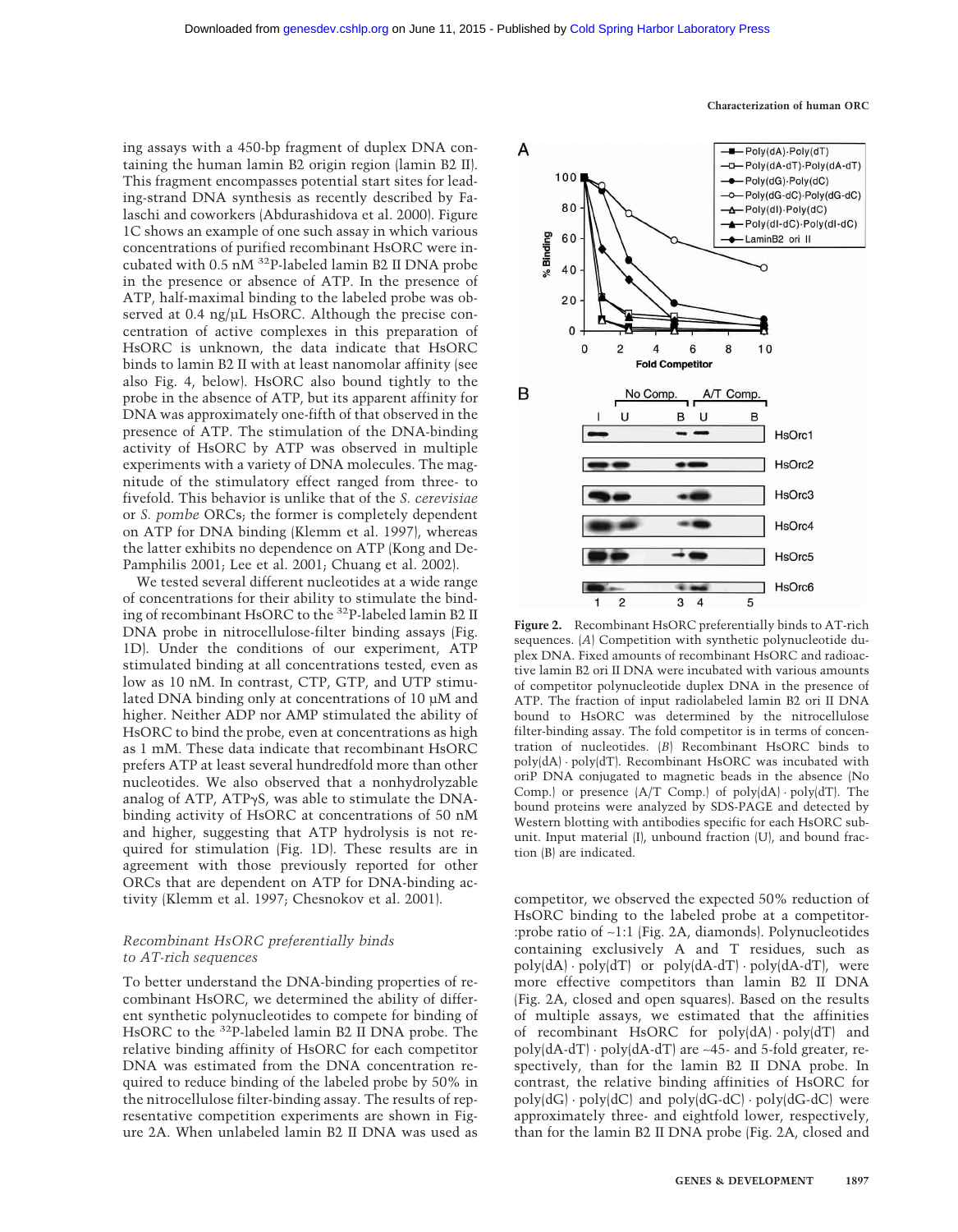open circles). Interestingly, the competition data for  $poly(dI) \cdot poly(dC)$  and  $poly(dI-dC) \cdot poly(dI-dC)$  were very similar to those obtained for  $poly(dA) \cdot poly(dT)$  and poly(dA-dT) · poly(dA-dT), respectively (Fig. 2A, cf. triangles and squares). Because the minor grooves of poly(dI) · poly(dC) and poly(dA) · poly(dT) are structurally similar, this finding suggests that minor groove contacts play an important role in determining the DNAbinding properties of recombinant HsORC.

To confirm that the observed DNA-binding activity was caused by recombinant HsORC and not to a contaminating protein in our preparation, we carried out a competition experiment in which we monitored the distribution of protein, rather than DNA, in the bound and unbound fractions. For this purpose, DNA was immobilized on magnetic beads and incubated with recombinant HsORC in the presence or absence of a 10-fold excess of  $poly(dA) \cdot poly(dT)$  as competitor. After removal of the unbound protein, the HsORC subunits bound to the immobilized DNA were recovered in SDS and detected by Western blotting (Fig. 2B, lane 3). In the absence of competitor DNA, all of the HsOrc1 and most of the HsOrc6 in the purified HsORC preparation was recovered in the DNA bound fraction (Fig. 2B, cf. lanes 1,2,3). Significant amounts of the HsOrc2–HsOrc5 subunits were also recovered in the bound fraction, but a large proportion of each of these subunits remained in the unbound fraction (Fig. 2B, cf. lanes 2 and 3). This observation is consistent with the possibility, discussed above, that our purified HsORC preparations contain subcomplexes of HsOrc2–HsOrc5, as well as holocomplexes of all six subunits. The data suggest that holocomplexes bind preferentially to DNA. When an excess of  $poly(dA) \cdot poly(dT)$  was added to the binding reaction, all six HsORC subunits were recovered exclusively in the unbound fraction (Fig. 2B, cf. lanes 4 and 5). This finding demonstrates conclusively that recombinant HsORC is capable of binding to  $poly(dA) \cdot poly(dT)$  with high affinity and also provides confidence in the validity of the results obtained by nitrocellulose-filter binding assays.

# *HsORC does not effectively discriminate between origin DNA and control DNA*

Several characterized human origins are AT-rich and contain long stretches of As and Ts (AT tracts). Because HsORC exhibited a preference for synthetic polynucleotides that were AT-rich, we wondered whether HsORC interacted preferentially with the AT-rich sequences present in origins. We therefore compared the abilities of various DNA fragments derived from mammalian origins to compete for binding of HsORC to the 32P-labeled lamin B2 II DNA probe. In the first set of experiments, we studied a 2-kb region surrounding the start site of DNA replication near the *lamin B2* gene (lamin B2 ori). The complete 2-kb lamin B2 origin fragment, as well as three subfragments, were tested as competitors (Fig. 3A). One subfragment (lamin B2 II) bound HsORC with approximately the same affinity as the complete lamin B2 origin (Fig. 3A, cf. squares and diamonds). The other two



**Figure 3.** Recombinant HsORC binds DNA with little sequence specificity. Recombinant HsORC was incubated with a fixed quantity of radiolabeled lamin B2 ori II probe and various amounts of different competitor DNAs in the presence of ATP as indicated. The extent of binding of the radioactive lamin B2 ori II DNA was measured by the nitrocellulose filter-binding assay. As in Figure 2, the fold competitor is in terms of concentration of nucleotides. (*A*) Competition with human lamin B2 origin DNA. Overlapping fragments that constitute the human lamin B2 origin were generated by PCR and used as competitors. (*B*) Competition with Chinese hamster *DHFR* origin DNA. Fragments that span DHFR oriß were synthesized by PCR and used as competitors. (*C*) Competition with nonorigin DNA. A fragment of pUC19 and three fragments of pBS (I, II, and III) were used as competitors.

subfragments (lamin B2 I and lamin B2 III) exhibited slightly lower (threefold to fourfold) affinities for HsORC (Fig. 3A, triangles and circles). The relative binding affinities of the subfragments were roughly correlated with their respective AT contents (51% AT for lamin B2 II,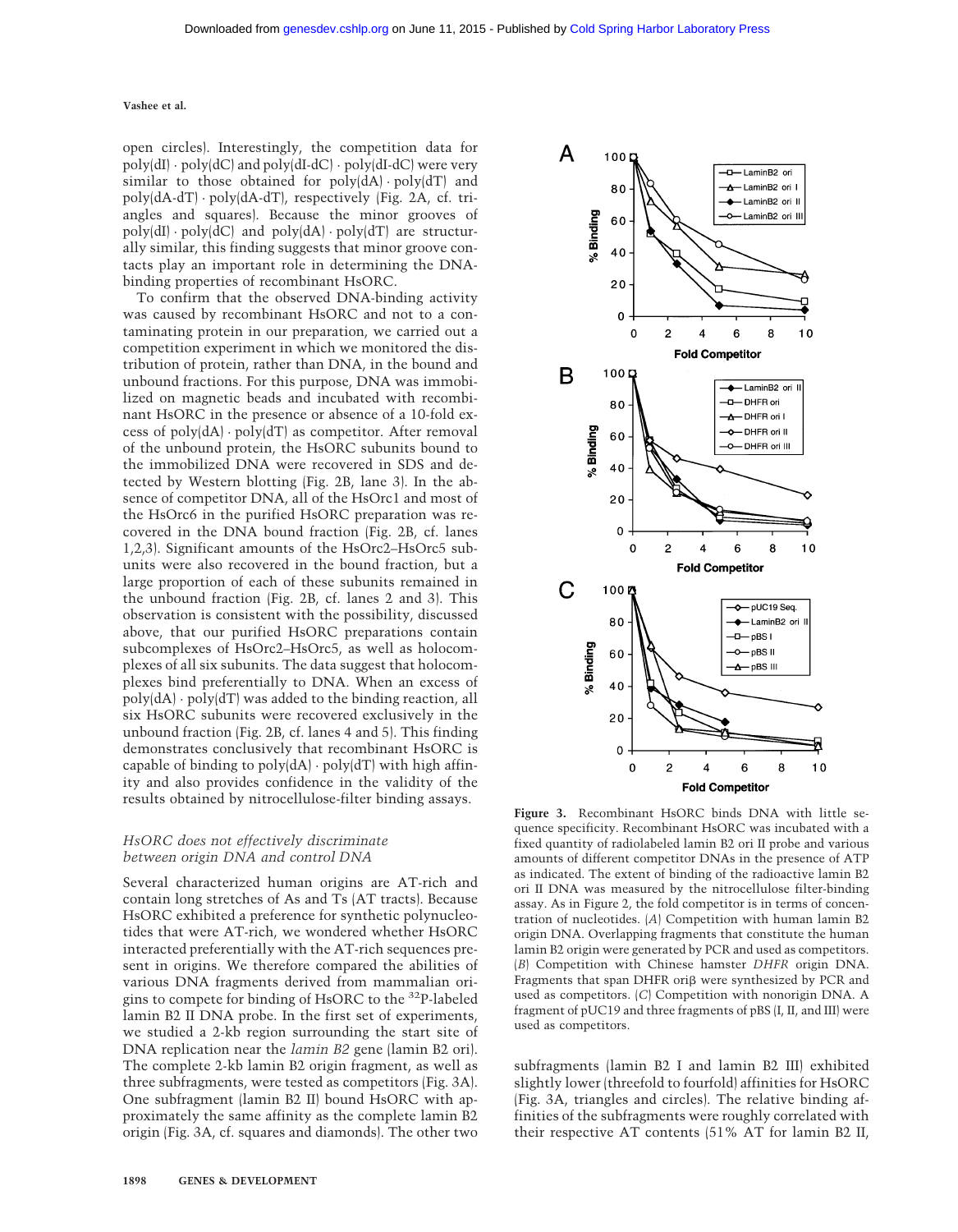41% AT for lamin B2 I, and 32% AT for lamin B2 III). Similar experiments were performed with the Chinese hamster *DHFR* oriß. The DNA fragments derived from the DHFR origin had relatively high AT contents (59%– 63%). All were excellent competitors (Fig. 3B), and their relative affinities for HsORC fell within a narrow (twofold) range. One of these fragments, fragment DHFR ori I (61% AT), contains four long A tracts, but it did not compete better than fragment DHFR ori III (63% AT) which has no A tracts (Fig. 3B, cf. triangles and circles). Based on these results, it appears that AT tracts do not confer preferential binding, whereas the overall AT content may have a modest effect.

To extend this analysis, we also tested the ability of prokaryotic sequences to compete for HsORC binding. Figure 3C shows the results obtained with several fragments derived from the plasmids pBluescript II KS<sup>+</sup> and pUC19. The relative affinities of these fragments for HsORC fell within a fourfold range. Interestingly, two of the prokaryotic DNA fragments, pBS I (45% AT) and pBS II (52% AT), competed for HsORC binding as well or better than the lamin B2 II origin fragment  $(51\%$  AT; Fig. 3C, cf. squares, circles, filled diamonds). In addition, using lamin B2 ori II as the internal standard, it is evident that pBS I, which has low AT content and lacks A tracts, binds HsORC equally as well as DHFR ori I, which has a high AT content and four long A tracts (Fig. 3, cf. B and C). Collectively, the data presented in Figure 3 show that our purified HsORC binds to all naturally occurring DNA sequences with affinities that fall into a narrow range. We conclude that recombinant HsORC does not have a strong preference for DNA sequences found in the vicinity of mammalian origins, even when they contain several AT tracts and their AT content is above average.

# *Properties of DNA affinity-purified HsORC*

As noted above, the preparation of HsORC described in Figure 1A, although highly purified, likely contained substoichiometric amounts of Orc1 and Orc6. Given that Orc1 is known to be required for ATP-dependent DNA binding in yeast, we were concerned about its low abundance in our preparations. We therefore further purified the complex using dsDNA affinity chromatography. A large amount of HsORC subunits 2–6 flowed through the column (Fig. 4A, lane 2). In contrast, all the HsORC1 was retained on the column (Fig. 4A, lane 3). Therefore, this affinity-purification step resulted in significant enrichment of HsORC1-containing complexes ("holocomplexes"), and it suggests that HsOrc1 is required for DNA binding. HsORC holocomplexes had a similar affinity for DNA as the original preparation (cf. Figs. 1C and 4B). Assuming this more purified HsORC contains few if any subcomplexes, and that most of the molecules are active in DNA binding, the apparent dissociation constant of HsORC for lamin B2 II DNA was estimated at ∼3 nM in the presence of ATP. Like the original HsORC preparation, the DNA-binding activity of the holocomplex preparation was stimulated only moderately by ATP (Fig. 4B, cf. squares and circles). Similarly, HsORC holocomplexes bound to AT-rich sequences with higher affinity than to GC-rich sequences (Fig. 4C) and bound to multiple DNA fragments in the lamin B2 origin region with similar affinities (Fig. 4D). Importantly, HsORC holocomplexes did not discriminate significantly between origin and control DNA fragments (Fig. 4E). We conclude that the biochemical properties of the original HsORC preparation accurately reflect those of ORCs that contain more stoichiometric amounts of the HsOrc1 subunit.

# *Human ORC supports initiation of DNA replication in a cell-free system*

We wished to determine whether our preparation of purified recombinant HsORC was active for DNA replication. To this end, we turned to a cell-cycle-regulated in vitro DNA replication system derived from *X. laevis* egg extracts (Walter et al. 1998). The system uses two extracts, egg cytosol (EC) and NucleoPlasmic Extract (NPE). EC supports the events that occur in the G1 phase of the cell cycle, including the formation of the prereplication complex (pre-RC) by the ordered assembly of ORC, cdc6, cdt1, and the MCM2–7 complex onto added DNA. The pre-RC is activated for initiation by the subsequent addition of NPE, which contains high levels of the protein kinases cdk2 and cdc7, and therefore mimics the S phase (Walter et al. 1998; Walter 2000).

To test if the purified human ORC was functional, we asked whether the endogenous *Xenopus* ORC could be replaced with purified HsORC. Anti-XlOrc2 antibodies were used to deplete XlOrc2 from egg cytosol, and the depleted extract was supplemented with HsORC. Subsequently a eukaryotic DNA template, demembranated *Xenopus* sperm chromatin, was added and after 30 min, NPE was supplied to initiate DNA replication. It was not necessary to deplete XlORC from NPE because NPE contains potent inhibitors of de novo pre-RC formation (Walter et al. 1998). As expected, extracts that were mock-depleted supported DNA replication (Fig. 5A, lanes 2,5,8), whereas extracts depleted of XlOrc2 were inactive for DNA replication (Fig. 5A, lanes 3,6,9). Addition of the recombinant HsORC restored DNA replication of the XlOrc2-depleted extracts to the level seen in mock-depleted extract. In this experiment, 73% of total input DNA was replicated after 45 min (see Fig. 5A legend). Similar replication efficiencies were achieved in all subsequent replication assays (data not shown). The results in Figure 5A were quantitated using a PhosphorImager, the maximum amount of DNA replication achieved was arbitrarily assigned a value of 100, and the results were graphed (Fig. 5B). Rescue of DNA replication by HsORC was not simply caused by readdition of HsOrc2 because a complex containing Orc2–Orc6 was unable to rescue DNA replication (C. Cvetic, S. Vashee, T.J. Kelly, and J.C. Walter, unpubl.). Indeed, we found that XlOrc2 depletion also removed XlOrc1 (data not shown), as previously reported (Romanowski et al. 1996). Finally, we found that all six subunits of HsORC load onto chromatin in egg extracts (Fig. 6; data not shown),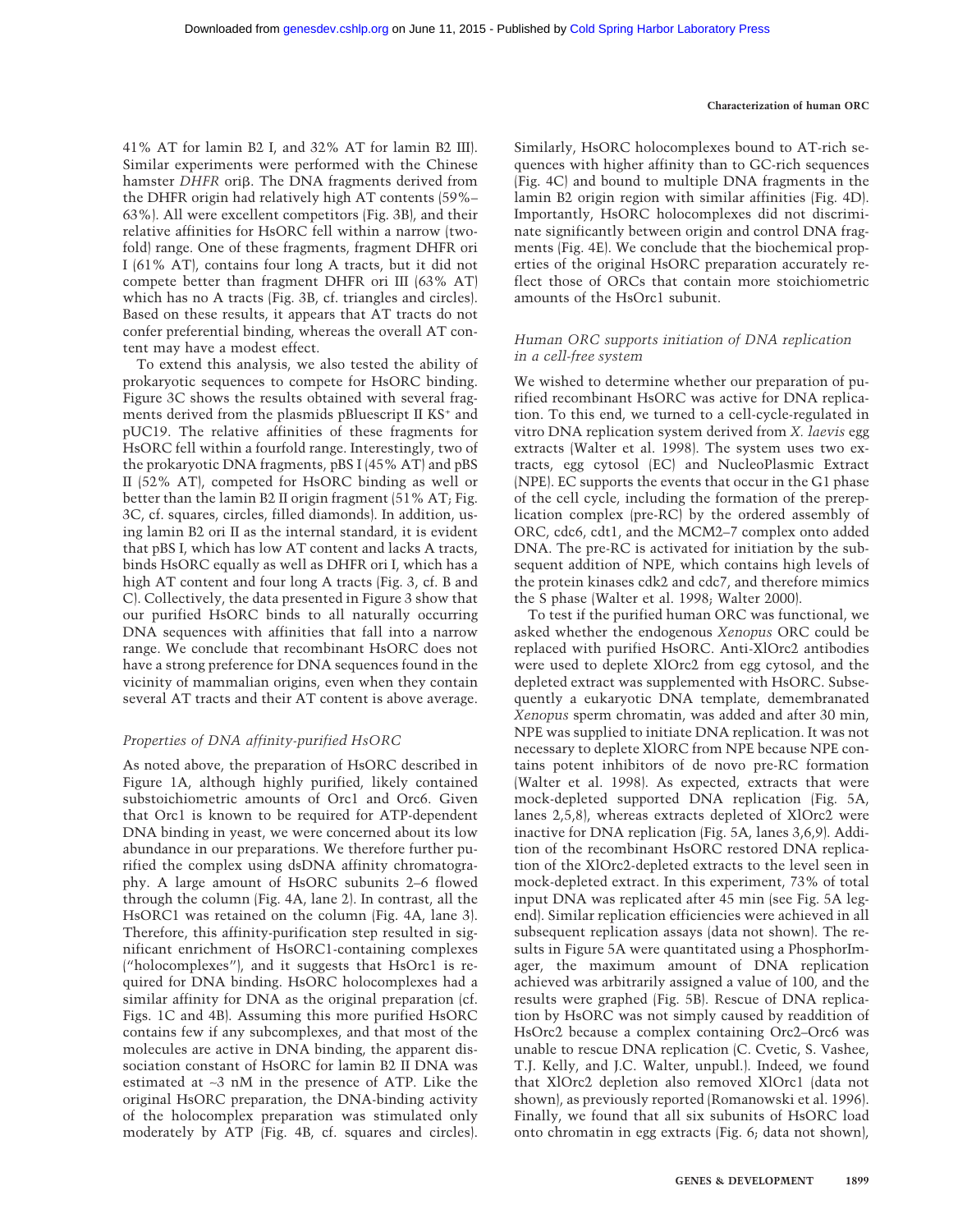**Figure 4.** Properties of DNA-affinity-purified HsORC. (*A*) DsDNA affinity purification of HsORC. HsORC prepared as in Figure 1A was further purified by adsorption to magnetic beads containing immobilized DNA followed by elution with 500 mM NaCl as in Figure 3B. SDS-PAGE was used to analyze 1 µL of input, 2 µL of unbound, and 1 µL of eluted fractions, and the individual subunits were detected by silver staining. (*B*) Titration of protein. DNA-affinity-purified HsORC at the indicated concentrations was incubated with 0.5 nM radiolabeled lamin B2 ori II probe in the presence or absence of 1 mM ATP. The amount of radioactive lamin B2 ori II DNA bound by HsORC was determined by the nitrocellulose filter-binding assay. (*C*–*E*) Competition experiments. DNA-affinity-purified HsORC was incubated with a fixed quantity of radiolabeled lamin B2 ori II probe and various amounts of different competitor DNAs in the absence of ATP. Similar results were obtained in the presence of ATP. (*C*) Competition assays with synthetic polynucleotides were performed as described for Figure 2A. (*D*) Competition assays with human lamin B2 origin DNA fragments were performed as in Figure 3A. (*E*) Competition assays with nonorigin DNAs were performed as in Figure 3C.

indicating that the entire complex is functioning to stimulate DNA replication. We conclude that our preparation of recombinant HsORC is active.

# *Sequence-independent initiation of DNA replication by HsORC*

It has been shown both in vivo and in vitro in *Xenopus* egg extracts that embryonic XlORC does not require a eukaryotic origin sequence for initiation of DNA replication (Hyrien and Mechali 1992; Mahbubani et al. 1992; Walter et al. 1998). To determine whether human ORC requires a specific DNA sequence for initiation, we tested whether HsORC would be able to support DNA replication of pBluescript (pBS), a DNA template of exclusively prokaryotic composition. Our system is well suited to ask such a question because, unlike conventional nuclear assembly egg extracts (Blow and Laskey 1988), the nucleus-free replication system supports highly efficient and XlORC-dependent DNA replication of simple DNA substrates such as pBS (Walter et al.



1998). Endogenous XlORC was removed from the extract using XlOrc2 antibodies, and the extracts were supplemented with HsORC. We found that HsORC was able to replicate pBS with an efficiency close to that of endogenous XlORC (Fig. 6A, cf. circles and triangles). Therefore, human ORC does not appear to require a eukaryotic origin sequence to initiate DNA replication. To confirm that HsORC-dependent replication on pBS used a normal initiation mechanism, we asked whether it was Cdk2 dependent. As shown in Figure 6B,  $p27<sup>Kip</sup>$ , a Cdk2 inhibitor, severely reduced replication in this reaction, demonstrating that replication stimulated by HsORC follows a physiological mechanism.

A possible explanation for the efficient replication of pBS by HsORC is that pBS contains a "cryptic origin" that resembles human origin sequences. In theory, a simple way to test this idea would be to map where initiation events occur on pBS. However, we have recently shown that in *Xenopus* egg extracts, ORC recruits many initiation competent MCM2–7 complexes that become widely distributed on chromatin (Edwards et al.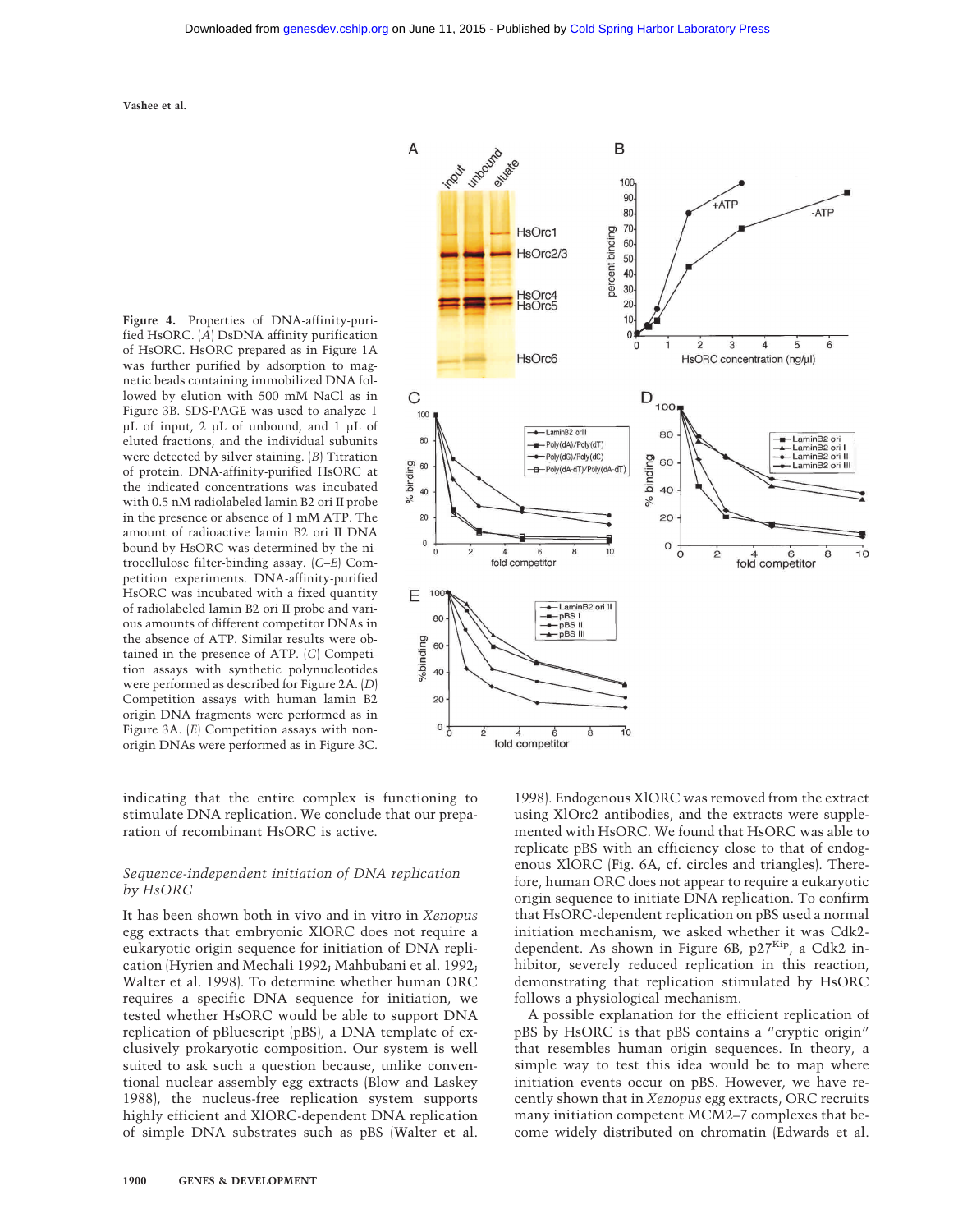#### **Characterization of human ORC**



**Figure 5.** Purified HsORC supports DNA replication. (*A*) Sperm chromatin (9000/µL final concentration) was incubated with XlOrc2-depleted egg cytosol (EC; sample c), XlOrc2-depleted EC supplemented with 13.5 ng/µL final concentration HsORC (sample a), or mock-depleted EC (sample b) for 30 min, followed by incubation with NPE. Replication products were separated on a 0.8% agarose gel and visualized by autoradiography. Incorporation of  $[\alpha^{-32}P]dATP$  was measured at 15, 30, and 45 min after addition of NPE. The fraction of input DNA replicated by 45 min (73%) was calculated from the fraction of the endogenous dNTP pool consumed (Blow and Laskey 1986), assuming an endogenous concentration of dATP of 50 µM in egg cytosol and NPE. (*B*) The radioactivity in each lane of the experiment shown in *A* was measured using a PhosphorImager, normalized such that the highest value was equal to 100, and graphed.

2002). Consequently, even if ORC binding were localized, the pattern of initiation events may well not be. Therefore, we used a different strategy to address the possibility of a cryptic origin. We reasoned that if a cryptic origin exists, most DNA sequences chosen at random from pBS would not be expected to support replication initiation. We therefore asked whether HsORC could load onto three different 200-bp fragments of pBS chosen at random. All three fragments have a similar AT content of ∼45%. The fragments were PCR-amplified using a biotinylated primer and then immobilized on streptavidin-coated magnetic beads to allow for their removal from the extracts. Using this system, we previously showed that the *Xenopus* ORC can assemble pre-RCs on linearized pBS (Edwards et al. 2002). When HsORC was added to XlOrc2-depleted egg cytosol, pre-RC formation occurred on all three immobilized DNA fragments (Fig. 6C, lanes 1–3). Although these experiments measure MCM2–7 binding rather than DNA replication initiation, they fully survey ORC's role in replication initiation, as it has been shown in *Xenopus* extracts that ORC becomes dispensable once MCM2–7 has been loaded onto the chromatin (Hua and Newport 1998; Rowles et al. 1999). In summary, the data in Figure 6 demonstrate that HsORC supports DNA replication of prokaryotic DNA, and that this likely occurs because it can stimulate pre-RC formation on any DNA sequence.



**Figure 6.** HsORC can initiate DNA replication from any DNA sequence. (*A*) HsORC can replicate a plasmid of prokaryotic composition. pBS (9 ng/µL final concentration) was incubated with XlOrc2-depleted EC (squares), XlOrc2-depleted EC supplemented with 14.5 ng/ $\mu$ L final concentration HsORC (triangles), or mock-depleted EC (circles) for 30 min, followed by incubation with NPE. DNA replication was measured at 15, 30, and 45 min after addition of NPE. (*B*) HsORC-dependent replication is inhibited by  $p27^{Kip}$ . pBluescript (pBS; 9 ng/µL final concentration) was incubated with XlOrc2-depleted EC (squares) or XlOrc2-depleted extract supplemented with 45 ng/µL HsORC for 30 min (circles, triangles). NPE (triangles, squares) or NPE preincubated with 85 ng/µL final concentration  $p27^{Kip}$  (circles) was added to each reaction, and DNA replication was measured 15, 30, and 45 min after addition of NPE. (*C*) Three nonoverlapping 200-bp DNA fragments (termed a, b, and c) were PCRamplified from pBluescript and coupled separately to magnetic beads. The beads were incubated for 20 min in XlOrc2-depleted EC supplemented with 10 ng/µL HsORC (lanes *1*–*3*), XlOrc2 depleted EC (lanes *4*–*6*), or mock-depleted EC (lanes *7*–*9*). The beads were then isolated and washed. Bound proteins were separated by SDS-PAGE and transferred to PVDF membrane that was cut into strips and probed with antibodies against HsOrc2, HsOrc5, XlMcm3, and XlCdc6.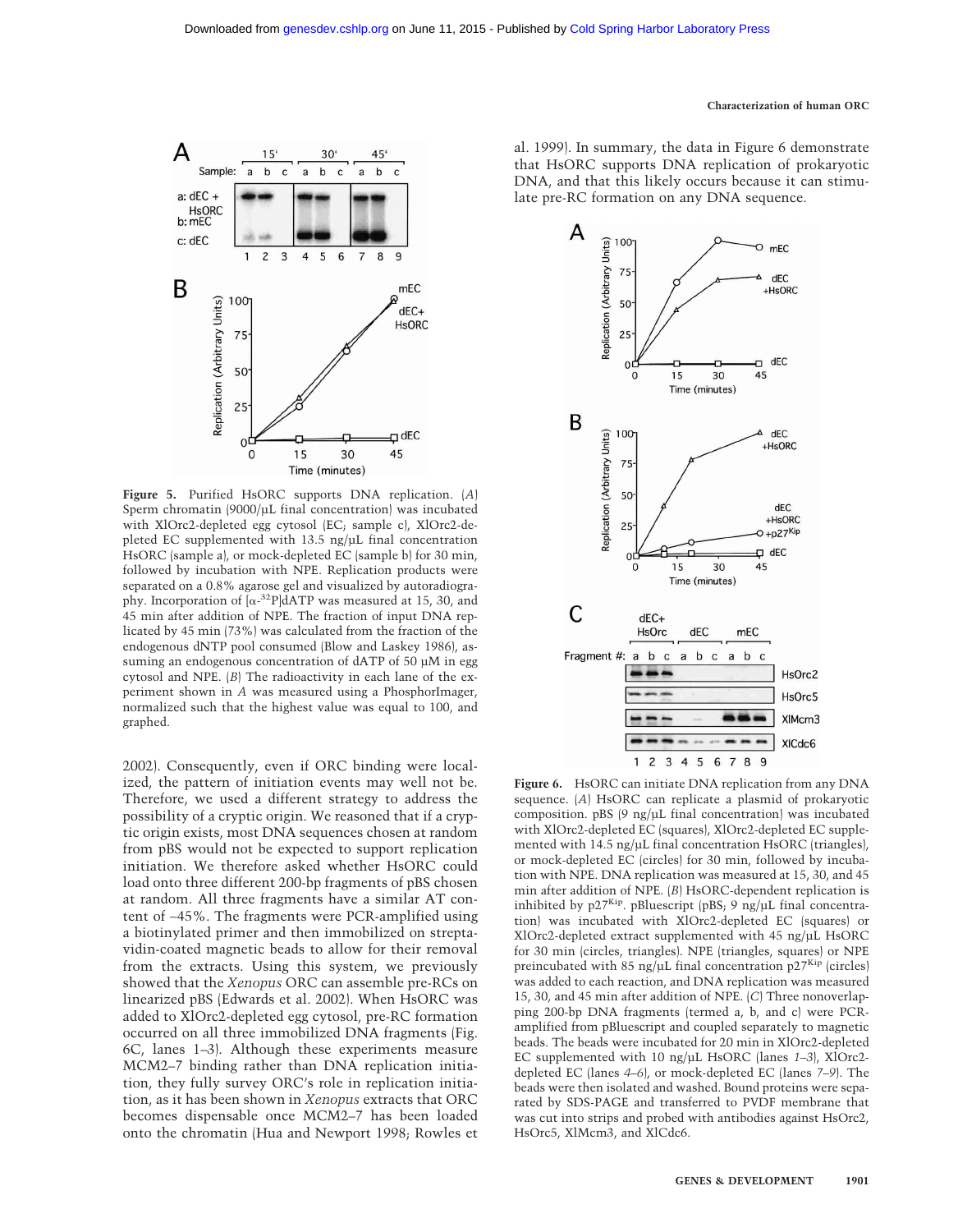# *Human ORC replicates origin-containing and "originless" plasmids with the same efficiency*

In the above experiments, it is possible that HsORC was added at saturating concentrations, thereby allowing HsORC to functionally interact with any DNA sequence. To address this issue, we performed replication assays using HsORC at limiting concentrations on plasmids containing or lacking known human origins. As shown in Figure 7A, panel I, the replication of a plasmid containing 5.8 kb of the *DHFR ori*  $\beta$  locus was essentially the same as the replication of a similarly sized prokaryotic plasmid (pET24gp4-63) in mock-depleted extracts. The ori $\beta$  DNA fragment is known to contain a replicator element as it is sufficient to induce DNA replication at ectopic chromosomal locations in mammalian cells (Altman and Fanning 2001). When extracts were depleted of XlORC and supplemented with HsORC, the two plasmids also replicated at similar efficiency with all concentrations of HsORC used, including the lowest concentration, where replication was 5% of the control (Fig. 7A, panels II–IV). Similar results were obtained when comparing a lamin B2 ori plasmid (containing 2 kb of DNA encompassing the start site of DNA replication) with a different prokaryotic plasmid ( $\phi$ pRI10), as shown in Figure 7B. Finally, we performed this experiment on a third plasmid containing the intergenic region between the human *MCM4* and *PRKDC* genes, the first characterized human origin that is also an HsORC-binding site in vivo (Ladenburger et al. 2002). In this case, the same general result was observed, except that replication of the control plasmid ( $\phi$ pRI10) was slightly better than that of the ori plasmid when ORC was limiting (Fig. 7C). These results suggest that even when human ORC is limiting, it has the same propensity to initiate synthesis on origin and nonorigin DNA in *Xenopus* egg extracts.

To examine more directly whether HsORC preferentially replicates substrates that contain a human origin, we added a plasmid containing the lamin B2 origin (B2),

**Figure 7.** HsORC replicates origin-containing and "originless" plasmids with the same efficiency. (*A*–*C*) DNA replication of an origin-containing plasmid (circles) and a control plasmid containing only prokaryotic DNA sequences (squares) was compared separately in mock-depleted egg cytosol (panel *I*), or XlOrc2-depleted egg cytosol supplemented with different amounts of HsORC (panels *II–IV*). In panel *I*, DNA replication of the control plasmid (triangles) and the ori-containing plasmid (diamonds) was also measured using XlOrc2-depleted egg cytosol that was not supplemented with HsORC. (*A*) Control plasmid, pET24gp4-63; ori plasmid, contains the DHFR oriß origin of replication. (B) Control plasmid,  $\phi$ pRI10; ori plasmid, contains the lamin B2 origin of replication. (C) Control plasmid,  $\phi$ pRI10; oriplasmid, contains the intergenic region between *MCM4* and *PRKDC*. Plasmid concentration was 9 ng/µL in egg cytosol. (*D*) DNA replication of the lamin B2 plasmid  $(B2)$ , an originless control plasmid  $(B2\Delta)$ , or both was examined in mock-depleted (lanes *1*–*4*), XlORC-depleted (lanes *5*,*6*), or XlORC-depleted extract supplemented with HsORC (lanes *7*–*18*) as above. In each case, total plasmid concentration was 10 ng/µL in egg cytosol. At 15 and 45 min, reaction products were separated on an agarose gel, and replication intermediates and products (Walter and Newport 2000), are indicated to the *right*. The total radioactivity in each lane was determined with a PhosphorImager (see boxes).

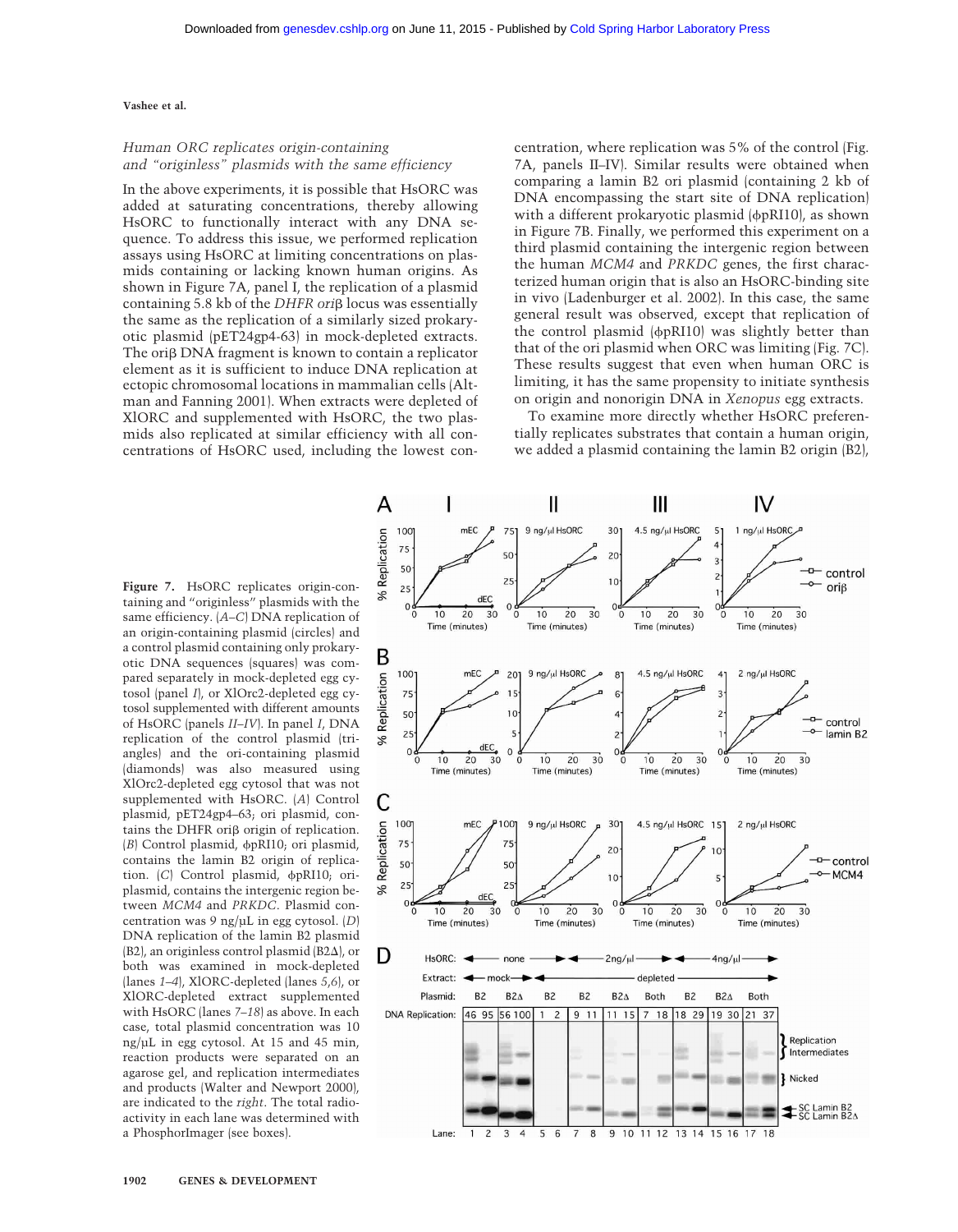as well as a control plasmid  $(B2\Delta)$  to the same extract. We created the control plasmid by removing from the lamin B2 ori plasmid a 450-bp fragment containing the ORC-binding site and the replication initiation start site (see Materials and Methods). When tested individually, both plasmids replicated with similar efficiency in mock-depleted (Fig. 7D, lanes 1–4) or XlORC-depleted extracts supplemented with 2 ng/ $\mu$ L or 4 ng/ $\mu$ L HsORC (Fig. 7D, lanes 7–10,13–16). When added together, the two plasmids also replicated with similar efficiency by HsORC (Fig. 7D, lanes 11,12,17,18). This comparison is best made by examining the supercoiled forms of the plasmids, as these are easily distinguishable (see arrows). At both concentrations of HsORC, the amount of DNA replication in the supercoiled forms of B2 and B2 $\Delta$  differed by no more than 20% (data not shown). HsORC was limiting in these experiments because DNA replication was only 18% and 37% of the level seen in mockdepleted extract, respectively (Fig. 7D, cf. lanes 4,12,18). This experiment further demonstrates that in *Xenopus* egg extracts, HsORC does not show a marked preference for DNA replication of origin-containing DNAs.

#### **Discussion**

The problem of how replication initiation sites are selected on the chromosomes of somatic cells has been difficult to resolve. Development of a unified theory is impeded by the fact that initiation events appear to be specific at some loci and random at others. Moreover, whereas some experiments indicate that only particular DNA sequences possess replicator activity, other experiments indicate that any DNA sequence of sufficient length can support initiation. To further address the biochemical mechanism underlying initiation site selection in humans, we have characterized human ORC. We show that HsORC supports efficient DNA replication in a cell-free system, lending further strong support to the idea that HsORC is the mammalian initiator protein. Remarkably, HsORC is able to initiate DNA replication from any DNA sequence. In addition, we find that purified human ORC does not effectively discriminate between origin DNA and random DNA in filter binding and DNA replication assays. Below, we propose a model for initiation site selection in metazoans.

#### *DNA-binding properties of HsORC*

Efficient occupancy of a specific chromosomal DNA sequence by a DNA-binding protein depends on its ability to distinguish between its cognate binding site and large amounts of unspecific competitor DNA (von Hippel et al. 1974). In mammalian cells, where replication initiation events are spaced ∼100–200 kb apart, HsORC would need to prefer origin DNA sequences to other sequences by several orders of magnitude. We found that HsORC bound ∼45-fold better to poly(dA) · poly(dT) than to naturally occurring DNA fragments. However, among natural DNAs, HsORC had almost the same affinity for human origins (lamin B2 and DHFR ori- $\beta$ ) and multiple control DNA fragments consisting of prokaryotic DNA. In these experiments, no significant preference was observed for DNA fragments that had a high AT content or fragments that contained long AT tracts. Therefore, the DNA-binding properties of HsORC purified from insect cells do not explain its targeting to origins of DNA replication in vivo (see also below).

The preferential binding of HsORC to synthetic ATrich DNA is shared by the *S. pombe* ORC (Kong and DePamphilis 2001; Lee et al. 2001; Chuang et al. 2002). DNA binding by SpORC to AT-rich DNA is mediated by a unique N-terminal domain in SpOrc4, which contains nine AT-hook motifs known to make minor groove contacts (Huth et al. 1997; Chuang and Kelly 1999). Interestingly, the similar affinity of HsORC for  $poly(dI) \cdot poly(dC)$  and the AT-rich polynucleotides (Fig. 2A) suggests that some of its preference for AT-rich DNA depends on minor groove interactions, because the minor grooves of  $poly(dA) \cdot poly(dT)$  and  $poly(dI) \cdot poly(dC)$ are functionally similar. However, none of the subunits of HsORC contains a canonical AT-hook motif, so any minor groove interactions must be mediated by other unidentified motifs. It is interesting to speculate that HsORC may sometimes be recruited to DNA via interaction with an AT-hook motif-containing protein that became fused to Orc4 in the *S. pombe* complex. Importantly, although HsORC and SpORC share a preference for AT-rich-containing DNA, SpORC differs from HsORC in that it is found to bind with greater affinity to origin DNA than to control DNA in different assays (Chuang and Kelly 1999; Lee et al. 2001; Chuang et al. 2002). This observation implies that SpORC binds more selectively than HsORC to AT-rich DNA. Indeed, AT tracts have been shown to be important for the function of some origins in *S. pombe* (Kim and Huberman 1998; Okuno et al. 1999), whereas no such requirement has been demonstrated for human origins.

Of the three ORCs that have been biochemically characterized in some detail, the properties of HsORC may resemble most closely those of the *Drosophila* ORC (Austin et al. 1999; Chesnokov et al. 2001). Our studies show that HsORC can bind to DNA in the absence of ATP, although DNA binding is stimulated twofold to fivefold by ATP. Similarly, the binding of DmORC to DNA is largely nonspecific and independent of ATP, but stimulation of binding by ATP can be observed under special experimental conditions (e.g., excess competing DNA). Although it is clear that DmORC, like HsORC, can bind nonspecifically to many different DNA sequences in vitro, it has also been reported that the protein exhibits some preference for AT-rich sites within *ACE3* and *ori*β, specialized DNA elements that direct gene amplification in *Drosophila* follicle cells (Austin et al. 1999). Determination of the extent of this preference awaits quantitative binding studies, and it will be interesting to determine whether DmORC is able to initiate replication in a sequence-independent manner.

Our purified preparation of HsORC containing six subunits was similar in composition to the ORCs of the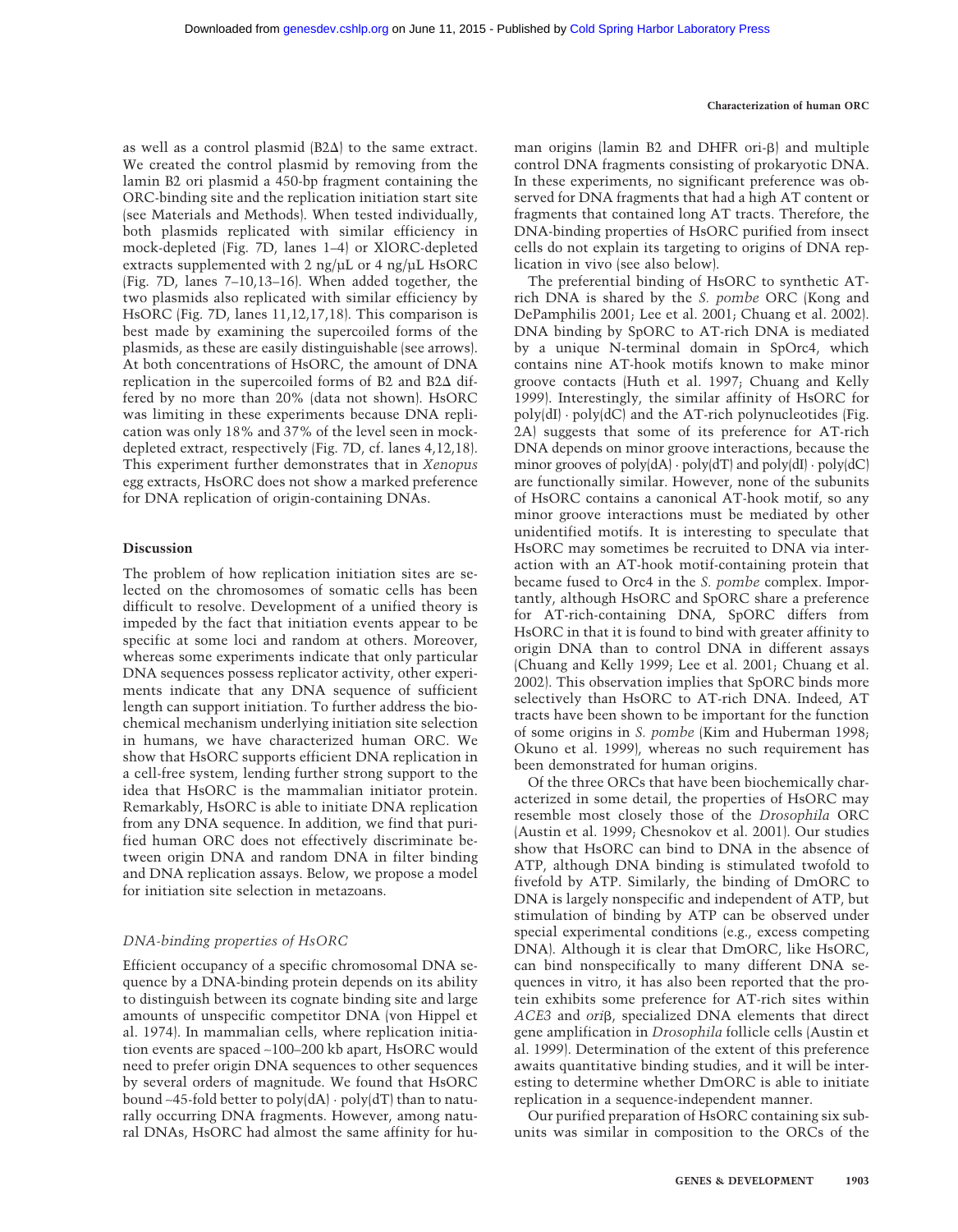budding and fission yeasts, *D. melanogaster*, and *X. lae*vis (Bell and Stillman 1992; Gossen et al. 1995; Rowles et al. 1996; Moon et al. 1999). However, there were subtle differences—the HsOrc1 and HsOrc6 subunits were consistently underrepresented compared with the other subunits, but HsORC1-containing complexes could be enriched using DNA affinity chromatography, and their properties were the same as the less homogeneous ORC preparation. Because we have also observed similar underrepresentation of HsOrc1 and HsOrc6 in ORCs purified from human cells (Vashee et al. 2001), we suspect that these subunits may be less tightly associated with the complex than the other subunits. It is worth noting that several recent studies have suggested that the regulation of expression or localization of HsOrc1 and HsOrc6 during the cell cycle may differ from that of the other HsORC subunits (Mendez and Stillman 2000; Natale et al. 2000; Chesnokov et al. 2001; Kreitz et al. 2001; Prasanth et al. 2002).

# *DNA sequence requirements for replication activity of HsORC*

HsORC supported efficient DNA replication of three different plasmids of exclusively prokaryotic composition. Replication of these plasmids was not likely because of cryptic sites that resemble eukaryotic replicators because HsORC also nucleated prereplication complex formation on three short, randomly chosen prokaryotic DNA fragments. Together, these data support the argument that HsORC is able to initiate DNA replication from essentially any DNA sequence. These results notwithstanding, it was possible that HsORC might preferentially replicate certain sequences over others. This does not appear to be the case because even when HsORC was severely limiting, replication on plasmids containing various human origins was no more efficient than replication of prokaryotic plasmids, or on control plasmids with the origin removed, in the case of lamin B2. These data demonstrate that the lack of specificity is not due to saturating concentrations of HsORC. It was conceivable that sequence-independent initiation by HsORC in *Xenopus* egg extracts was due to an embryospecific factor that binds DNA cooperatively with HsORC, rendering it sequence nonspecific. However, the fact that the purified complex, isolated from a eukaryotic expression system, binds without sequence specificity in filter binding assays does not support this model. Additionally, we find that to achieve efficient DNA replication, significantly higher concentrations of HsORC are required than efficient filter binding (cf. Figs. 1C, 4A and 7). This finding suggests that DNA-binding conditions in extracts are more stringent than in a purified system, and it supports the argument against a cooperativity model in which an embryonic factor increases the affinity of HsORC for nonspecific DNA.

# *A model for origin targeting of HsORC*

Our data help to account for many observations that have been difficult to explain using the conventional replicon model. First, it has been shown that essentially any DNA fragment greater than ∼15 kb, including fragments derived from prokaryotic sources, can replicate autonomously when introduced into human embryonic kidney cells (Krysan et al. 1993). These results are exactly what is expected if the initiator protein has low sequence specificity. Second, at several chromosomal loci, initiation occurs at many sites within 10–50-kb "initiation zones" (Little et al. 1993; Dijkwel and Hamlin 1995; Dijkwel et al. 2000; Ina et al. 2001). At one of these loci, *DHFR*, there is evidence that before the "origin decision point" in mid-G1, potential replication start sites (pre-RCs) are even more widely distributed than the initiation events detected in S phase (Gilbert et al. 1995; Wu and Gilbert 1996; Okuno et al. 2001), and this observation applies to many chromosomal locations (F. Li and D. Gilbert, pers. comm.). Although these observations could be explained by the recruitment of many MCM2–7 complexes to chromatin via a highly localized ORC (Edwards et al. 2002), they are also consistent with the idea that HsORC itself binds to many sites within the initiation zone.

The foregoing arguments notwithstanding, initiation of DNA replication in metazoans is not completely random, and in some cases, it may be highly specific. How can a model in which ORC binds sequence nonspecifically account for these data? To explain the absence of completely random initiation, we propose, as have others (Gilbert 2001), that HsORC binding is affected by chromatin structure. There is some indirect evidence for this idea. First, positioning of a nucleosome directly over the *ACS* region in *S. cerevisiae* abrogates replicator activity, presumably by blocking ORC binding (Simpson 1990). Second, ORC binding and initiation events are frequently localized to CpG islands, undermethylated regions of open chromatin structure (Antequera and Bird 1999;Ladenburger et al. 2002). A restrictive effect of chromatin would explain the completely random replication initiation seen on plasmids (Krysan et al. 1993), if chromatin structure is not fully formed on these DNA templates. In those cases in which replication initiation appears to be highly localized (Aladjem et al. 1995; Abdurashidova et al. 2000; Cimbora et al. 2000), HsORC might bind DNA cooperatively with a chromosomal protein(s) that is sequence-specific. Precedents for this idea come from the observation that DmORC binding to the chorion locus is dependent on E2F (Royzman et al. 1999) and by experiments suggesting that HsORC might be recruited to the EBV origin of DNA replication directly or indirectly by EBNA-1, a highly sequence-specific viral initiator protein (Chaudhuri et al. 2001; Dhar et al. 2001b; Schepers et al. 2001).

An alternative view of origin site selection is that HsORC is highly sequence-specific. In this case, endogenous HsORC would have to be posttranslationally modified in a way that is not recapitulated in our preparations of HsORC purified from insect cells. The modification would have to affect ORC binding such that it prefers origin DNA over random DNA by several orders of magnitude. A highly specific ORC would provide a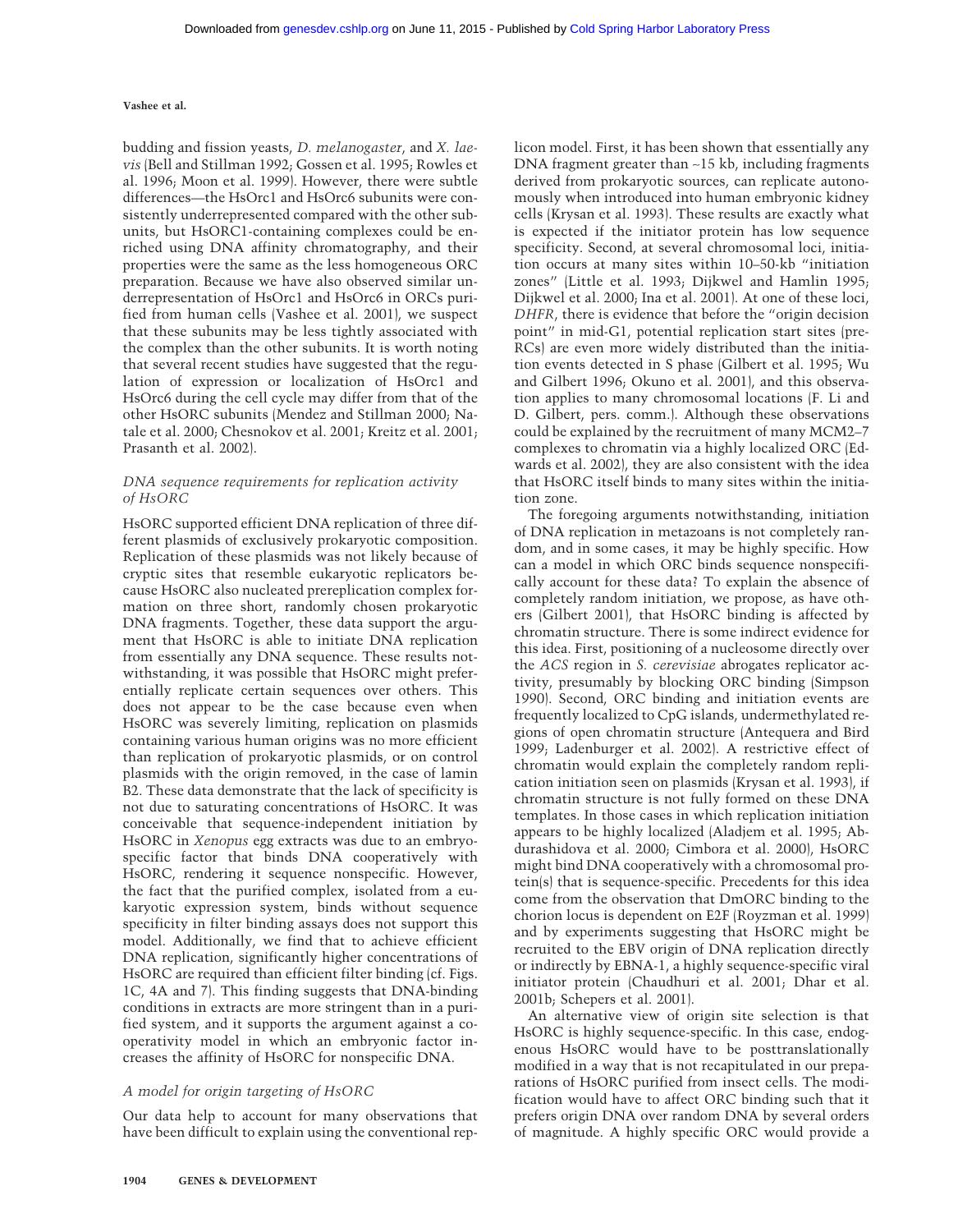satisfactory explanation for the initiation event seen at the *lamin B2* locus. However, the same ORC that binds specifically at one locus should not bind randomly at another, and so it would be difficult to explain why any DNA can support DNA replication in vivo (Krysan et al. 1993). At present, there is no way to conclusively determine the intrinsic DNA-binding properties of endogenous HsORC. However, our data indicate that the affinity of HsORC for origin and nonorigin DNA molecules is quite high, with  $K_d$ s in the low nanomolar range. Given this high affinity, it is hard to image the existence of other, more "specific" recognition sequences on chromosomal DNA, as such sites would have binding constants in the picomolar range to effectively compete for the available HsORC. Given all the data, in our view, the more parsimonious model is one in which ORC is sequence nonspecific. Whatever the ultimate answer, in this study we have shown conclusively that HsORC is able to initiate DNA replication from any DNA sequence, explaining the extraordinary flexibility with respect to where DNA replication initiation can occur in cells. One advantage of this flexible mechanism is that it allows great plasticity of genome organization during evolution (Gilbert 2001). Chromosome rearrangements and other changes could more easily be tolerated because they would not create large regions in the genome that lack origins of replication.

#### **Materials and methods**

#### *Purification of recombinant HsORC*

For purification of recombinant HsORC, a baculovirus expression vector containing an N-terminal hemagglutinin (HA) and hexahistidine (His<sub>6</sub>)-tagged *HsORC2* gene was constructed as follows: the full-length cDNA was amplified by PCR using oligonucleotides, 5-GAAGGCCTATGAGTAAACCAGAATTA AAGG-3' and 5'-GGGGTACCTCAAGCCTCCTCTTCTTCC TTTTC-3 as primers and a HeLa MATCHMAKER cDNA library (Clontech) as template. The PCR product was digested with *Stu*I and *Kpn*I and cloned into the corresponding sites in a pFastBac1 plasmid (Invitrogen, Inc.) containing the *HA-His6– Sporc4* fusion gene (Chuang et al. 2002) and confirmed by sequencing. The recombinant virus was produced and amplified according to the manufacturer's instructions (Bac-to-Bac Baculovirus Expression Systems, Invitrogen, Inc.). Recombinant baculoviruses expressing the other five HsORC subunits have been described previously (Vashee et al. 2001).

Sf9 insect cells were cultured at 27°C in Grace's medium supplemented with 10% fetal bovine serum, penicillin (50 units/mL), and streptomycin  $(50 \text{ µg/mL}$ ; Invitrogen, Inc.). For expression of HsORC, Sf9 insect cells  $(2 \times 10^6 \text{ cells/mL})$  were coinfected with six recombinant baculoviruses expressing all six subunits at a multiplicity of infection of 4. After 48 h, cells from 300-mL cultures were harvested and washed once with ice-cold hypotonic buffer (20 mM HEPES at pH 7.5, 5 mM KCl, 0.5 mM  $MgCl<sub>2</sub>$ , 0.5 mM dithiothreitol) containing 0.2 M sucrose and collected by centrifugation. Nuclei were prepared as described (Challberg and Kelly 1979) and lysed by incubation with ISLB (20 mM Tris-HCl at pH 6.8, 0.4 M sorbitol, 150 mM potassium acetate, 5 mM  $MgCl<sub>2</sub>$ , 5 mM  $MgSO<sub>4</sub>$ , 1% Triton X-100) on ice for 10 min. The suspension was centrifuged at 21,000*g* at 4°C for 15 min, and the resulting pellet was extracted

#### **Characterization of human ORC**

with OPB2 (50 mM HEPES at pH 7.5, 5 mM  $MgCl<sub>2</sub>$ , 0.1 mM EDTA, 0.1 mM EGTA, 1 mM dithiothreitol, 10% glycerol, 0.01% Tween 20) plus 500 mM NaCl on ice for 1 h. The supernatant collected after centrifugation at 140,000*g* at 4°C for 45 min was incubated with 1 mL of Ni-agarose (QIAGEN) at 4°C for 2 h. The resin was washed with 15 mL of OPB2 plus 500 mM NaCl, and bound proteins were eluted with OPB2 plus 500 mM NaCl, containing 250 mM imidazole. The eluate from the Niagarose step was incubated with 0.25 mL of anti-HA antibodyconjugated agarose (F7-agarose; Santa Cruz Biotech) at 4°C for 2 h. The beads were washed once with OPB2 plus 500 mM NaCl, once with OPB2 plus 250 mM NaCl, and twice with OPB2 plus 100 mM NaCl. The F7-agarose-bound proteins were eluted by incubation with OPB2 plus 100 mM NaCl, containing 2 mg/mL HA peptide, at 4°C overnight. This step yielded a nearly homogeneous HsORC, which was used for in vitro experiments.

#### *DNA-binding assays*

For nitrocellulose filter-binding assays, a 450-bp fragment (lamin B2 ori II) that corresponds to positions 3750–4200 bp from the human lamin B2 origin (GenBank accession no. M94363) was synthesized by PCR using the following oligonucleotides: 5-GGAATTCCTAGCGTCGCCGCCTGCAGCCTCT-3 and 5'-GGAATTCATCACGTGACGAAGAGTCAGCTTG-3', as the primers. The PCR DNA fragment was labeled at terminal restriction sites with  $\left[\alpha^{-32}P\right]$ dATP (Applied Bioscience) using the Klenow fragment of DNA polymerase I. The 15-µL binding reactions contained 50 mM HEPES (pH 7.5), 75 mM NaCl, 5 mM  $MgCl<sub>2</sub>$ , 0.1 mM EDTA, 0.1 mM EGTA, 1 mM dithiothreitol, 10% glycerol, 0.01% Tween 20, 120 µg/mL BSA, 0.5 nM radiolabeled lamin B2 II, and the indicated concentrations of HsORC. Where indicated, ATP was added at a final concentration of 1 mM. After incubation at 25°C for 30 min, the reaction mixtures were passed through HA nitrocellulose filters (MF-Membrane Filters, Millipore Corp.), washed with 2 mL of OPB2, dried, and quantitated in a scintillation spectrometer.

For DNA-binding assays testing the effects of various nucleotides, the binding reactions were performed as described above except that 0.75 ng/µL HsORC was used and the concentrations of nucleotides were as indicated in Figure 1D.

For competition assays, synthetic deoxyribonucleotide polymers were purchased from Amersham Biosciences. Lamin B2 origin competitors, lamin B2 ori (2500–4500 bp), lamin B2 ori I (2500–3800 bp), lamin B2 ori II (3750–4200 bp), and lamin B2 ori III (4150–4500 bp) were synthesized by PCR. The numbers correspond to those of the humlamb sequence (GenBank accession no. M94363). DHFR oriβ competitors, DHFR ori (1991-3120 bp), DHFR ori I (1991–2451 bp), DHFR ori II (2450–2800 bp), and DHFR ori III (2801–3120 bp) were synthesized by PCR. The numbers correspond to those of GenBank accession no. Y09885. The pUC19 sequence was amplified by PCR using the following oligonucleotides: 5'-CGTAATCATGGTCATAGCTGT-3' and 5-CACGCTTCCCGAAGGGAGAAAGG-3, as primers and the plasmid pMCD (Caddle et al. 1990) as template. The pBS I, II, and III competitors were generated by cleaving the plasmid pBluescript II SK<sup>+</sup> with the restriction enzyme *Ear*I. The assays were performed as described above with the following modifications: 5 nM of radioactive lamin B2 II (∼25 ng), indicated concentrations of competitors, and 10–20 nM of HsORC were used.

For the DNA-binding experiments of Figure 2B, a 2.3-kb DNA fragment containing the Epstein-Barr virus oriP was amplified by PCR using 5-biotinylated oligonucleotide, Bio-5-TCCAAC CAAACCGACTCTGACGG-3' and 5'-CCAATACGCAAACC GCCTCTCCC-3 as primers, and pGEMoriP (Frappier and O'Donnell 1991) as template. The PCR product was then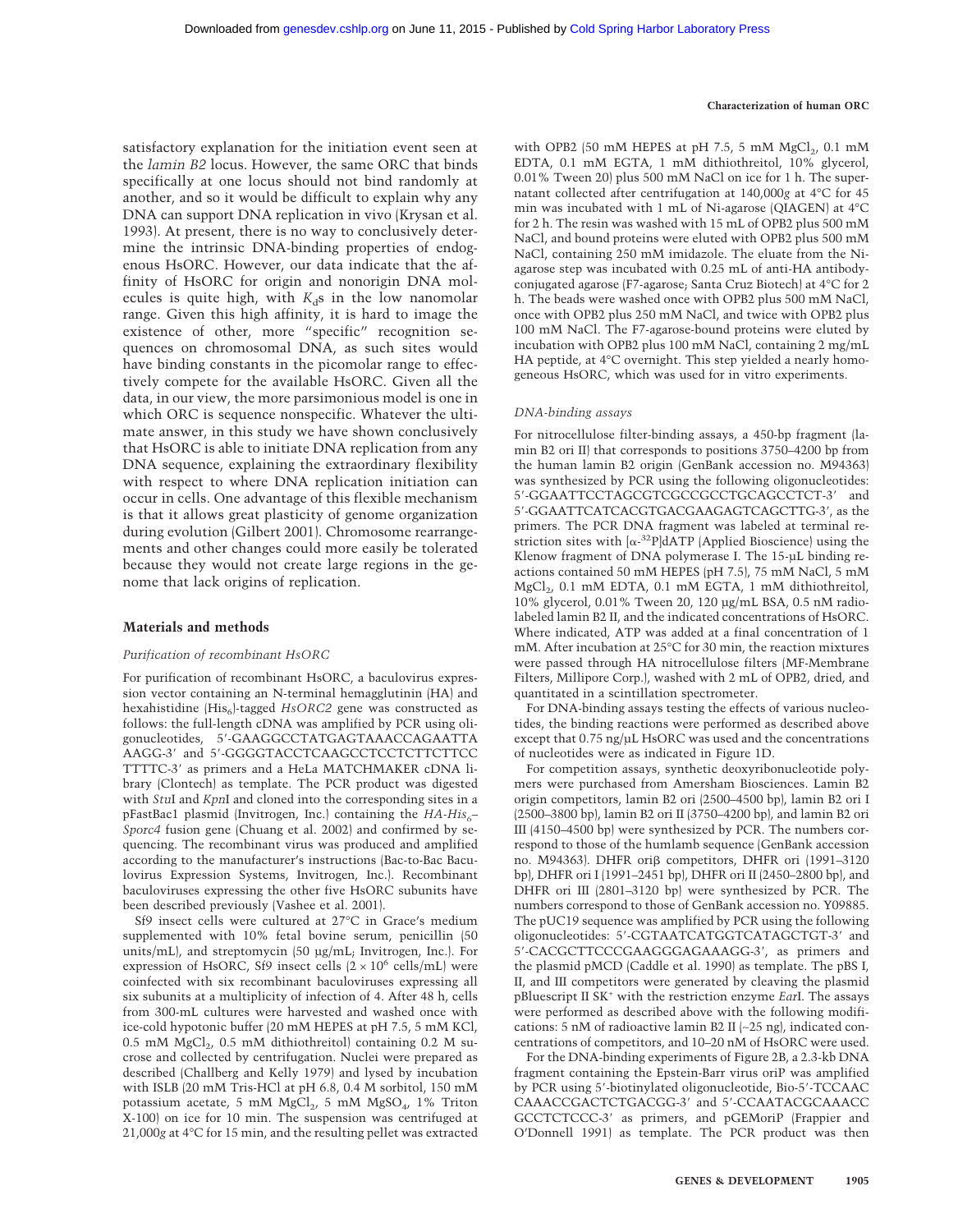coupled to streptavidin-conjugated magnetic beads (Dynalbeads M-280 Streptavidin;Dynal Corp.) according to the manufacturer's instructions. The binding assays were performed by incubating 150 fmole of HsORC with beads containing 75 fmole of oriP DNA in 15 µL of OPB2 buffer with 120 µg/mL BSA and 75 mM NaCl at 25°C for 30 min. Where indicated, a 10-fold excess of poly(dA) · poly(dT) was included in the reaction mixture. Beads were washed three times with 200 µL of OPB2 plus 75 mM NaCl. The bound proteins were released by addition of  $1 \times$ SDS loading dye and separated by 10% SDS-PAGE followed by Western blotting analysis with antibodies against HsORC subunits 1 through 6 (Vashee et al. 2001).

#### *DNA replication and immobilized DNA-fragment-binding assays*

Egg cytosol preparation, NPE preparation, and DNA replication assays were carried out as described (Walter et al. 1998). Plasmid templates for replication included pMCD (Caddle et al. 1990), p449 (Connelly et al. 1998), pET24gp463 (Lee and Richardson 2001),  $\phi$ 10pRI10 (Ikeda and Richardson 1986), pBS (Stratagene), and pUC19laminB2, which was created by PCR amplification of the region surrounding the lamin B2 origin (2500–4500 bp) from human genomic DNA (Clontech) using the following primers: 5'-CGGGATCCTGCAGCTCAAGTCTTAAAGAC-3' and 5'-GGGGTACCGGACTACAACTCCCACACGAC-3'. The PCR product was cloned into pUC19 using the *Bam*HI and *Kpn*I restriction sites. The lamin B2 $\Delta$  plasmid was created by excising the region between the *Pml*I and *Bgl*II sites on pUC19laminB2 (nucleotides 3728–4197 of human lamin B2, accession no. M94363).

To calculate DNA replication efficiency in Figure 7A–C, we needed to account for the fact that DNA replication of the origin and control plasmids in undepleted *Xenopus* egg extracts sometimes differed (on average by 30%). Therefore, for each plasmid, the results of DNA replication under each condition were normalized to the maximum amount of replication possible on each template in undepleted extracts.

Generation of immobilized linear templates was as described (Edwards et al. 2002) except that different PCR primers were used. Using the *Sca*I site as a reference site on pBS KS<sup>−</sup> (position 2524), we used primers starting at positions 156 (biotinylated) and 345 to amplify pBSa, 1087 (biotinylated) and 1282 to amplify pBSb, and 1453 (biotinylated) and 1643 to amplify pBSc. Chromatin binding to immobilized DNA templates was as described (Edwards et al. 2002).

#### **Acknowledgments**

We thank Ellen Fanning for providing the pMCD plasmid, Charles Richardson for the pET24gp463 and  $\phi$ 10pRI10 plasmids, and Carl Anderson for the p449 plasmid. We thank Tatsuro Takahashi and Gernot Walter for critical reading of the manuscript and all of the members of the Kelly and Walter labs for helpful discussions. This work was supported by NIH grants to J.W. (GM62267) and T.K. The work was also supported by a Burroughs Wellcome Career Award in the Biomedical Sciences (J.W.) and a Stuart Trust Pilot Project (J.W.).

The publication costs of this article were defrayed in part by payment of page charges. This article must therefore be hereby marked "advertisement" in accordance with 18 USC section 1734 solely to indicate this fact.

#### **References**

Abdurashidova, G., Deganuto, M., Klima, R., Riva, S., Biamonti, G., Giacca, M., and Falaschi, A. 2000. Start sites of bidirec-

tional DNA synthesis at the human lamin B2 origin. *Science* **287:** 2023–2026.

- Aladjem, M.I., Groudine, M., Brody, L.L., Dieken, E.S., Fournier, R.E., Wahl, G.M., and Epner, E.M. 1995. Participation of the human  $\beta$ -globin locus control region in initiation of DNA replication. *Science* **270:** 815–819.
- Altman, A.L. and Fanning, E. 2001. The Chinese hamster dihydrofolate reductase replication origin  $\beta$  is active at multiple ectopic chromosomal locations and requires specific DNA sequence elements for activity. *Mol. Cell. Biol.* **21:** 1098– 1110.
- Antequera, F. and Bird, A. 1999. CpG islands as genomic footprints of promoters that are associated with replication origins. *Curr. Biol.* **9:** R661–R667.
- Austin, R.J., Orr-Weaver, T.L., and Bell, S.P. 1999. *Drosophila* ORC specifically binds to ACE3, an origin of DNA replication control element. *Genes* & *Dev.* **13:** 2639–2649.
- Bell, S.P. and Dutta, A. 2002. DNA replication in eukaryotic cells. *Annu. Rev. Biochem.* **71:** 333–374.
- Bell, S.P. and Stillman, B. 1992. ATP-dependent recognition of eukaryotic origins of DNA replication by a multiprotein complex. *Nature* **357:** 128–134.
- Blow, J.J. and Laskey, R.A. 1986. Initiation of DNA replication in nuclei and purified DNA by a cell-free extract of *Xenopus* eggs. *Cell* **47:** 577–587.
- . 1988. A role for the nuclear envelope in controlling DNA replication within the cell cycle. *Nature* **332:** 546–548.
- Caddle, M.S., Lussier, R.H., and Heintz, N.H. 1990. Intramolecular DNA triplexes, bent DNA and DNA unwinding elements in the initiation region of an amplified dihydrofolate reductase replicon. *J. Mol. Biol.* **211:** 19–33.
- Challberg, M.D. and Kelly Jr., T.J. 1979. Adenovirus DNA replication in vitro. *Proc. Natl. Acad. Sci.* **76:** 655–659.
- Chaudhuri, B., Xu, H., Todorov, I., Dutta, A., and Yates, J.L. 2001. Human DNA replication initiation factors, ORC and MCM, associate with oriP of Epstein-Barr virus. *Proc. Natl. Acad. Sci.* **98:** 10085–10089.
- Chesnokov, I., Remus, D., and Botchan, M. 2001. Functional analysis of mutant and wild-type *Drosophila* origin recognition complex. *Proc. Natl. Acad. Sci.* **98:** 11997–12002.
- Chuang, R.Y. and Kelly, T.J. 1999. The fission yeast homologue of Orc4p binds to replication origin DNA via multiple AThooks. *Proc. Natl. Acad. Sci.* **96:** 2656–2661.
- Chuang, R.Y., Chretien, L., Dai, J., and Kelly, T.J. 2002. Purification and characterization of the *Schizosaccharomyces pombe* origin recognition complex: Interaction with origin DNA and Cdc18 protein. *J. Biol. Chem.* **277:** 16920–16927.
- Cimbora, D.M., Schubeler, D., Reik, A., Hamilton, J., Francastel, C., Epner, E.M., and Groudine, M. 2000. Long-distance control of origin choice and replication timing in the human -globin locus are independent of the locus control region. *Mol. Cell. Biol.* **20:** 5581–5591.
- Connelly, M.A., Zhang, H., Kieleczawa, J., and Anderson, C.W. 1998. The promoters for human DNA-PKcs (PRKDC) and MCM4: Divergently transcribed genes located at chromosome 8 band q11. *Genomics* **47:** 71–83.
- Dhar, S.K., Delmolino, L., and Dutta, A. 2001a. Architecture of the human origin recognition complex. *J. Biol. Chem.* **276:** 29067–29071.
- Dhar, S.K., Yoshida, K., Machida, Y., Khaira, P., Chaudhuri, B., Wohlschlegel, J.A., Leffak, M., Yates, J., and Dutta, A. 2001b. Replication from oriP of Epstein-Barr virus requires human ORC and is inhibited by geminin. *Cell* **106:** 287–296.
- Dijkwel, P.A. and Hamlin, J.L. 1995. The Chinese hamster dihydrofolate reductase origin consists of multiple potential nascent-strand start sites. *Mol. Cell. Biol.* **15:** 3023–3031.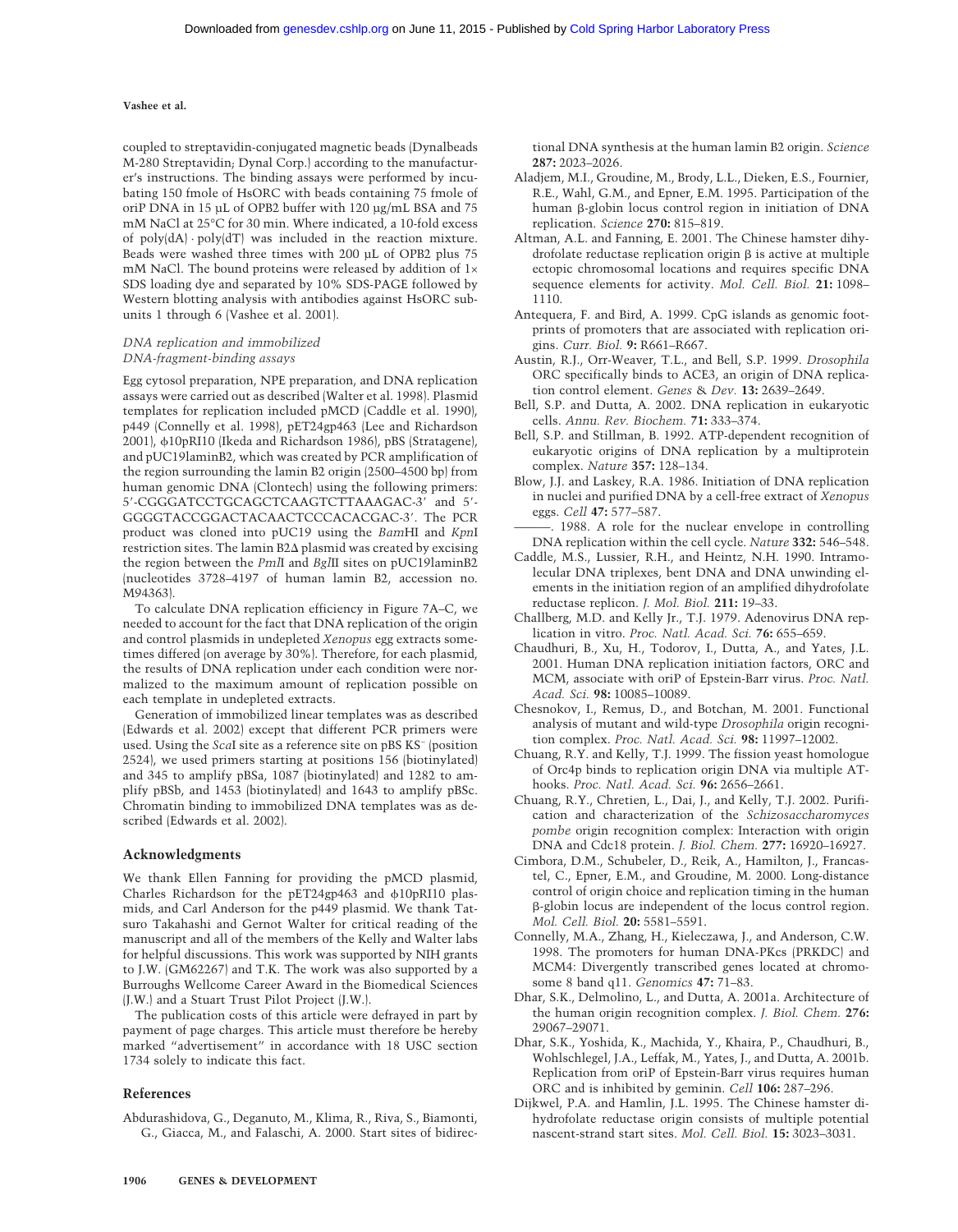#### **Characterization of human ORC**

- Dijkwel, P.A., Mesner, L.D., Levenson, V.V., d'Anna, J., and Hamlin, J.L. 2000. Dispersive initiation of replication in the Chinese hamster rhodopsin locus. *Exp. Cell Res.* **256:** 150– 157.
- Dijkwel, P.A., Wang, S., and Hamlin, J.L. 2002. Initiation sites are distributed at frequent intervals in the Chinese hamster dihydrofolate reductase origin of replication but are used with very different efficiencies. *Mol. Cell. Biol.* **22:** 3053– 3065.
- Edwards, M.C., Tutter, A.V., Cvetic, C., Gilbert, C.H., Prokhorova, T.A., and Walter, J.C. 2002. MCM2–7 complexes bind chromatin in a distributed pattern surrounding the origin recognition complex in *Xenopus* egg extracts. *J. Biol. Chem.* **277:** 33049–33057.
- Frappier, L. and O'Donnell, M. 1991. Overproduction, purification, and characterization of EBNA1, the origin binding protein of Epstein-Barr virus. *J. Biol. Chem.* **266:** 7819–7826.
- Fujita, M. 1999. Cell cycle regulation of DNA replication initiation proteins in mammalian cells. *Front. Biosci.* **4:** D816– D823.
- Gilbert, D.M. 2001. Making sense of eukaryotic DNA replication origins. *Science* **294:** 96–100.
- Gilbert, D.M., Miyazawa, H., and DePamphilis, M.L. 1995. Sitespecific initiation of DNA replication in *Xenopus* egg extract requires nuclear structure. *Mol. Cell. Biol.* **15:** 2942–2954.
- Gossen, M., Pak, D.T., Hansen, S.K., Acharya, J.K., and Botchan, M.R. 1995. A *Drosophila* homolog of the yeast origin recognition complex. *Science* **270:** 1674–1677.
- Hua, X.H. and Newport, J. 1998. Identification of a preinitiation step in DNA replication that is independent of origin recognition complex and cdc6, but dependent on cdk2. *J. Cell Biol.* **140:** 271–281.
- Huth, J.R., Bewley, C.A., Nissen, M.S., Evans, J.N., Reeves, R., Gronenborn, A.M., and Clore, G.M. 1997. The solution structure of an HMG-I(Y)-DNA complex defines a new architectural minor groove binding motif. *Nat. Struct. Biol.* **4:** 657–665.
- Hyrien, O. and Mechali, M. 1992. Plasmid replication in *Xenopus* eggs and egg extracts: A 2D gel electrophoretic analysis. *Nucleic Acids Res.* **20:** 1463–1469.
- -. 1993. Chromosomal replication initiates and terminates at random sequences but at regular intervals in the ribosomal DNA of *Xenopus* early embryos. *EMBO J.* **12:** 4511– 4520.
- Ikeda, R.A. and Richardson, C.C. 1986. Interactions of the RNA polymerase of bacteriophage T7 with its promoter during binding and initiation of transcription. *Proc. Natl. Acad. Sci.* **83:** 3614–3618.
- Ina, S., Sasaki, T., Yokota, Y., and Shinomiya, T. 2001. A broad replication origin of *Drosophila melanogaster*, oriD<sub> $\alpha$ </sub>, consists of AT-rich multiple discrete initiation sites. *Chromosoma* **109:** 551–564.
- Jacob, F., Brenner, J., and Cuzin, F. 1963. On the regulation of DNA replication in bacteria. *Cold Spring Harb. Symp. Quant. Biol.* **28:** 329–348.
- Keller, C., Ladenburger, E.M., Kremer, M., and Knippers, R. 2002. The origin recognition complex marks a replication origin in the human TOP1 gene promoter. *J. Biol. Chem.* **277:** 31430–31440.
- Kelly, T.J. and Brown, G.W. 2000. Regulation of chromosome replication. *Annu. Rev. Biochem.* **69:** 829–880.
- Kim, S.M. and Huberman, J.A. 1998. Multiple orientation-dependent, synergistically interacting, similar domains in the ribosomal DNA replication origin of the fission yeast, *Schizosaccharomyces pombe*. *Mol. Cell. Biol.* **18:** 7294– 7303.
- Klemm, R.D., Austin, R.J., and Bell, S.P. 1997. Coordinate binding of ATP and origin DNA regulates the ATPase activity of the origin recognition complex. *Cell* **88:** 493–502.
- Kong, D. and DePamphilis, M.L. 2001. Site-specific DNA binding of the *Schizosaccharomyces pombe* origin recognition complex is determined by the Orc4 subunit. *Mol. Cell. Biol.* **21:** 8095–8103.
- Kreitz, S., Ritzi, M., Baack, M., and Knippers, R. 2001. The human origin recognition complex protein 1 dissociates from chromatin during S phase in HeLa cells. *J. Biol. Chem.* **276:** 6337–6342.
- Krysan, P.J., Smith, J.G., and Calos, M.P. 1993. Autonomous replication in human cells of multimers of specific human and bacterial DNA sequences. *Mol. Cell. Biol.* **13:** 2688– 2696.
- Labib, K. and Diffley, J.F. 2001. Is the MCM2–7 complex the eukaryotic DNA replication fork helicase? *Curr. Opin. Genet. Dev.* **11:** 64–70.
- Ladenburger, E.M., Keller, C., and Knippers, R. 2002. Identification of a binding region for human origin recognition complex proteins 1 and 2 that coincides with an origin of DNA replication. *Mol. Cell. Biol.* **22:** 1036–1048.
- Lee, S.J. and Richardson, C.C. 2001. Essential lysine residues in the RNA polymerase domain of the gene 4 primase-helicase of bacteriophage T7. *J. Biol. Chem.* **276:** 49419–49426.
- Lee, J.K., Moon, K.Y., Jiang, Y., and Hurwitz, J. 2001. The *Schizosaccharomyces pombe* origin recognition complex interacts with multiple AT-rich regions of the replication origin DNA by means of the AT-hook domains of the spOrc4 protein. *Proc. Natl. Acad. Sci.* **98:** 13589–13594.
- Little, R.D., Platt, T.H., and Schildkraut, C.L. 1993. Initiation and termination of DNA replication in human rRNA genes. *Mol. Cell. Biol.* **13:** 6600–6613.
- Mahbubani, H.M., Paull, T., Elder, J.K., and Blow, J.J. 1992. DNA replication initiates at multiple sites on plasmid DNA in *Xenopus* egg extracts. *Nucleic Acids Res.* **20:** 1457–1462.
- Mendez, J. and Stillman, B. 2000. Chromatin association of human origin recognition complex, cdc6, and minichromosome maintenance proteins during the cell cycle: Assembly of prereplication complexes in late mitosis. *Mol. Cell. Biol.* **20:** 8602–8612.
- Moon, K.Y., Kong, D., Lee, J.K., Raychaudhuri, S., and Hurwitz, J. 1999. Identification and reconstitution of the origin recognition complex from *Schizosaccharomyces pombe*. *Proc. Natl. Acad. Sci.* **96:** 12367–12372.
- Natale, D.A., Li, C.J., Sun, W.H., and DePamphilis, M.L. 2000. Selective instability of Orc1 protein accounts for the absence of functional origin recognition complexes during the M–G1 transition in mammals. *EMBO J.* **19:** 2728–2738.
- Newport, J. 1987. Nuclear reconstitution in vitro: Stages of assembly around protein-free DNA. *Cell* **48:** 205–217.
- Okuno, Y., Satoh, H., Sekiguchi, M., and Masukata, H. 1999. Clustered adenine/thymine stretches are essential for function of a fission yeast replication origin. *Mol. Cell. Biol.* **19:** 6699–6709.
- Okuno, Y., McNairn, A.J., den Elzen, N., Pines, J., and Gilbert, D.M. 2001. Stability, chromatin association and functional activity of mammalian pre-replication complex proteins during the cell cycle. *EMBO J.* **20:** 4263–4277.
- Prasanth, S.G., Prasanth, K.V., and Stillman, B. 2002. Orc6 involved in DNA replication, chromosome segregation, and cytokinesis. *Science* **297:** 1026–1031.
- Romanowski, P., Madine, M.A., Rowles, A., Blow, J.J., and Laskey, R.A. 1996. The *Xenopus* origin recognition complex is essential for DNA replication and MCM binding to chromatin. *Curr. Biol.* **6:** 1416–1425.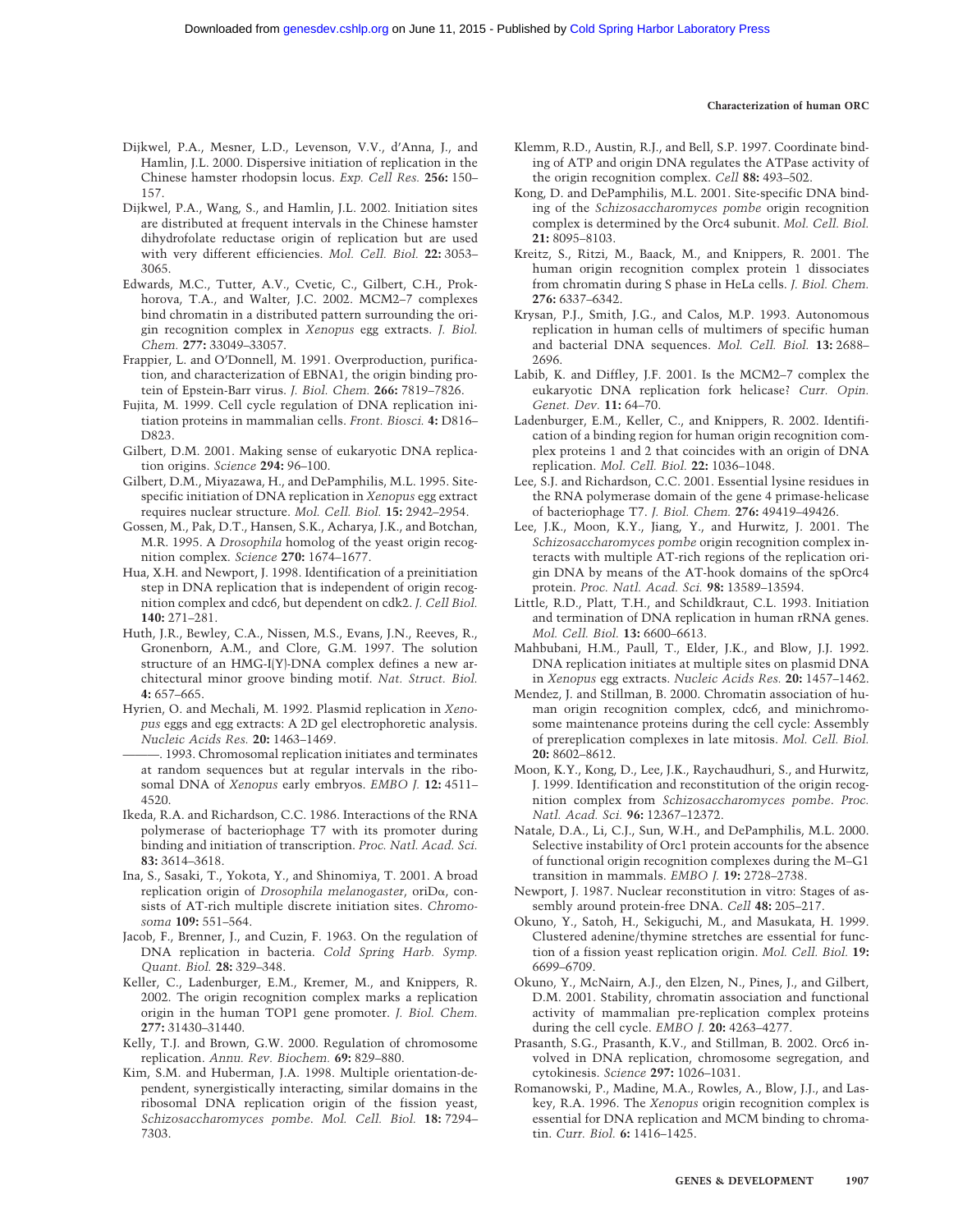- Rowles, A., Chong, J.P., Brown, L., Howell, M., Evan, G.I., and Blow, J.J. 1996. Interaction between the origin recognition complex and the replication licensing system in *Xenopus*. *Cell* **87:** 287–296.
- Rowles, A., Tada, S., and Blow, J.J. 1999. Changes in association of the *Xenopus* origin recognition complex with chromatin on licensing of replication origins. *J. Cell Sci.* **112:** 2011– 2018.
- Royzman, I., Austin, R.J., Bosco, G., Bell, S.P., and Orr-Weaver, T.L. 1999. ORC localization in *Drosophila* follicle cells and the effects of mutations in dE2F and dDP. *Genes* & *Dev.* **13:** 827–840.
- Sasaki, T., Sawado, T., Yamaguchi, M., and Shinomiya, T. 1999. Specification of regions of DNA replication initiation during embryogenesis in the 65-kilobase  $DNApola$ -dE2F locus of *Drosophila melanogaster*. *Mol. Cell. Biol.* **19:** 547–555.
- Schepers, A., Ritzi, M., Bousset, K., Kremmer, E., Yates, J.L., Harwood, J., Diffley, J.F., and Hammerschmidt, W. 2001. Human origin recognition complex binds to the region of the latent origin of DNA replication of Epstein-Barr virus. *EMBO J.* **20:** 4588–4602.
- Simpson, R.T. 1990. Nucleosome positioning can affect the function of a *cis*-acting DNA element in vivo. *Nature* **343:** 387–389.
- Sun, W.H., Coleman, T.R., and DePamphilis, M.L. 2002. Cell cycle-dependent regulation of the association between origin recognition proteins and somatic cell chromatin. *EMBO J.* **21:** 1437–1446.
- Takahashi, T. and Masukata, H. 2001. Interaction of fission yeast ORC with essential adenine/thymine stretches in replication origins. *Genes Cells* **6:** 837–849.
- Takisawa, H., Mimura, S., and Kubota, Y. 2000. Eukaryotic DNA replication: From pre-replication complex to initiation complex. *Curr. Opin. Cell Biol.* **12:** 690–696.
- Todorovic, V., Falaschi, A., and Giacca, M. 1999. Replication origins of mammalian chromosomes: The happy few. *Front. Biosci.* **4:** D859–D868.
- Vashee, S., Simancek, P., Challberg, M.D., and Kelly, T.J. 2001. Assembly of the human origin recognition complex. *J. Biol. Chem.* **276:** 26666–26673.
- von Hippel, P.H., Revzin, A., Gross, C.A., and Wang, A.C. 1974. Non-specific DNA binding of genome regulating proteins as a biological control mechanism: I. The lac operon: Equilibrium aspects. *Proc. Natl. Acad. Sci.* **71:** 4808–4812.
- Walter, J.C. 2000. Evidence for sequential action of cdc7 and cdk2 protein kinases during initiation of DNA replication in *Xenopus* egg extracts. *J. Biol. Chem.* **275:** 39773–39778.
- Walter, J. and Newport, J.W. 1997. Regulation of replicon size in *Xenopus* egg extracts. *Science* **275:** 993–995.
- -. 2000. Initiation of eukaryotic DNA replication: Origin unwinding and sequential chromatin association of Cdc45, RPA, and DNA polymerase α. *Mol. Cell* 5: 617-627.
- Walter, J., Sun, L., and Newport, J. 1998. Regulated chromosomal DNA replication in the absence of a nucleus. *Mol. Cell* **1:** 519–529.
- Wu, J.R. and Gilbert, D.M. 1996. A distinct G1 step required to specify the Chinese hamster DHFR replication origin. *Science* **271:** 1270–1272.